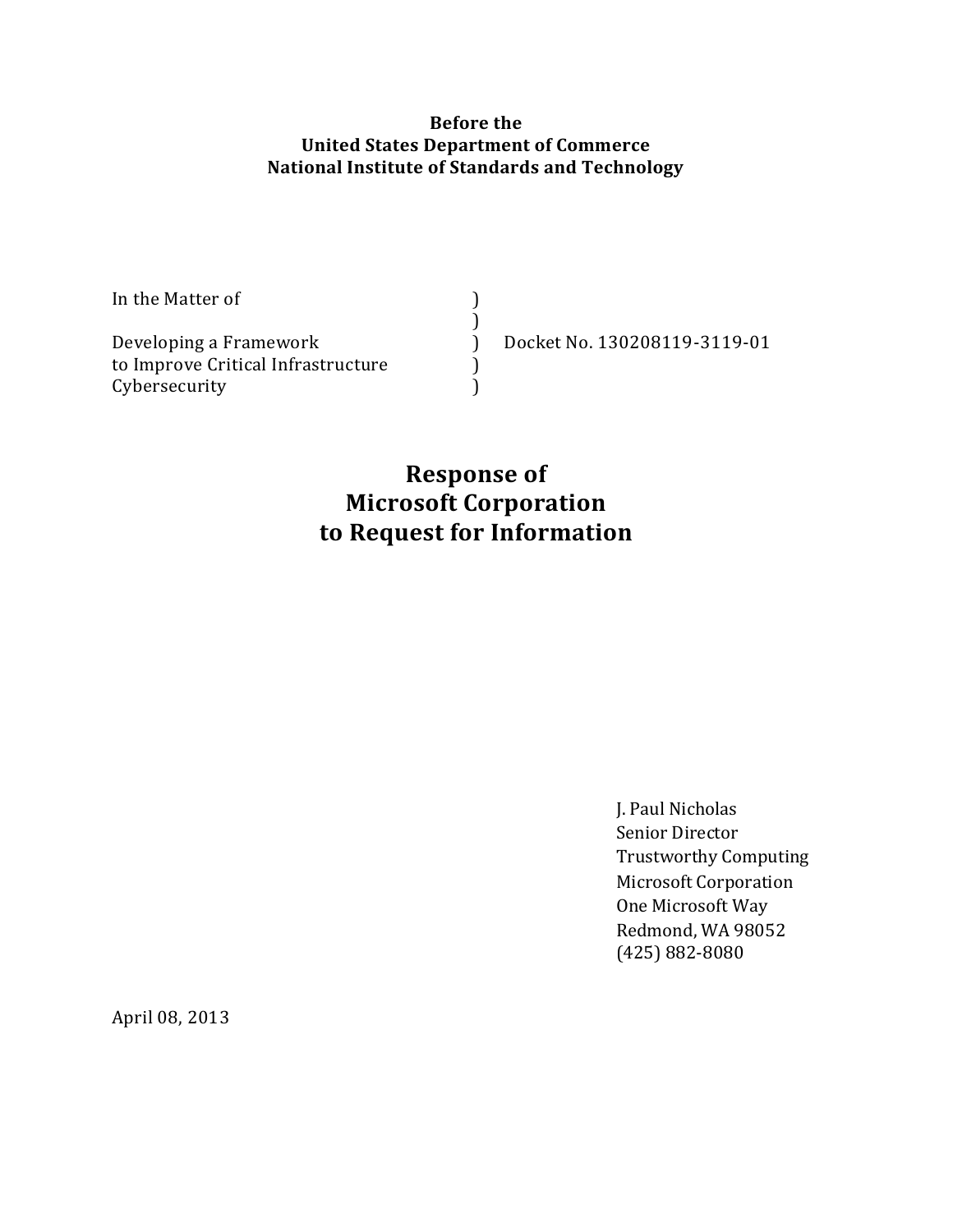#### **TABLE OF CONTENTS**

| I.        |      |                                                                                |  |
|-----------|------|--------------------------------------------------------------------------------|--|
| II.       |      |                                                                                |  |
| A.        |      |                                                                                |  |
|           | i.   |                                                                                |  |
| <b>B.</b> |      |                                                                                |  |
| C.        |      |                                                                                |  |
|           | i.   |                                                                                |  |
|           | ii.  |                                                                                |  |
|           | iii. |                                                                                |  |
|           | iv.  |                                                                                |  |
|           | V.   |                                                                                |  |
|           | vi.  |                                                                                |  |
| D.        |      |                                                                                |  |
|           | i.   | CHALLENGES IN ASSESSING CYBER RISK FACING NATIONAL CRITICAL INFRASTRUCTURES 14 |  |
|           | ii.  | RECOMMENDATIONS FOR RISK ASSESSMENT OF NATIONAL CRITICAL INFRASTRUCTURES 15    |  |
|           | iii. |                                                                                |  |
|           |      | a.                                                                             |  |
| Ε.        |      |                                                                                |  |
|           | i.   |                                                                                |  |
|           | ii.  | THE "PREVENT, DETECT, RESPOND, RECOVER" APPROACH TO RISK MANAGEMENT 19         |  |
|           |      | a.                                                                             |  |
|           |      | 1.                                                                             |  |
|           |      | h.                                                                             |  |
|           |      | 1.                                                                             |  |
|           |      | 2.                                                                             |  |
|           |      | $C_{\cdot}$                                                                    |  |
|           |      | 1.                                                                             |  |
|           |      | 2.                                                                             |  |
|           |      | $d_{-}$                                                                        |  |
|           |      | 1.                                                                             |  |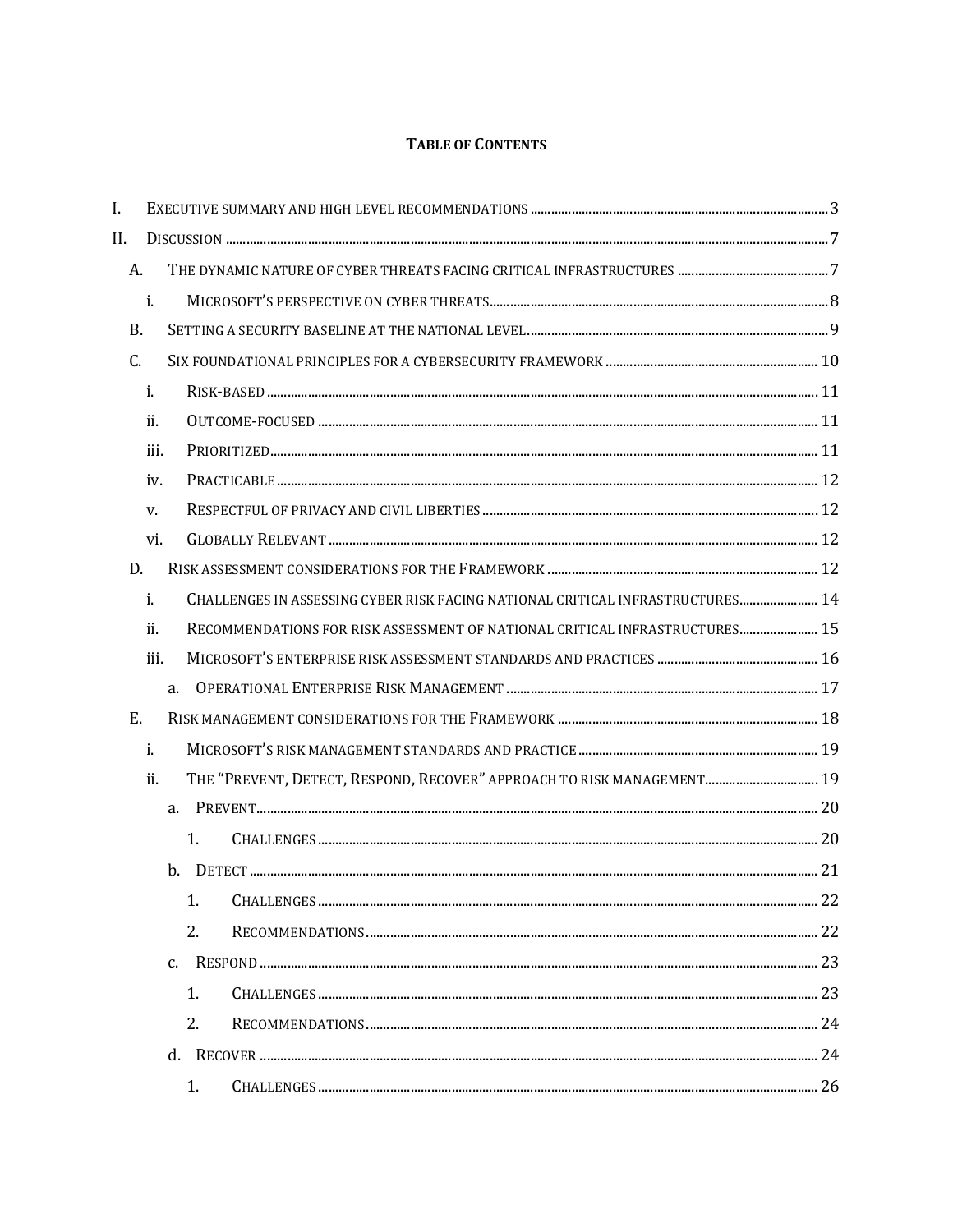| 2.             | 27 |
|----------------|----|
| F.             |    |
| i.             |    |
| ii.            |    |
| a <sub>1</sub> |    |
| h.             |    |
| iii.           |    |
| a.             |    |
| h.             |    |
| iv.            |    |
| a.             |    |
| h.             |    |
| V.             |    |
| vi.            |    |
| III.           |    |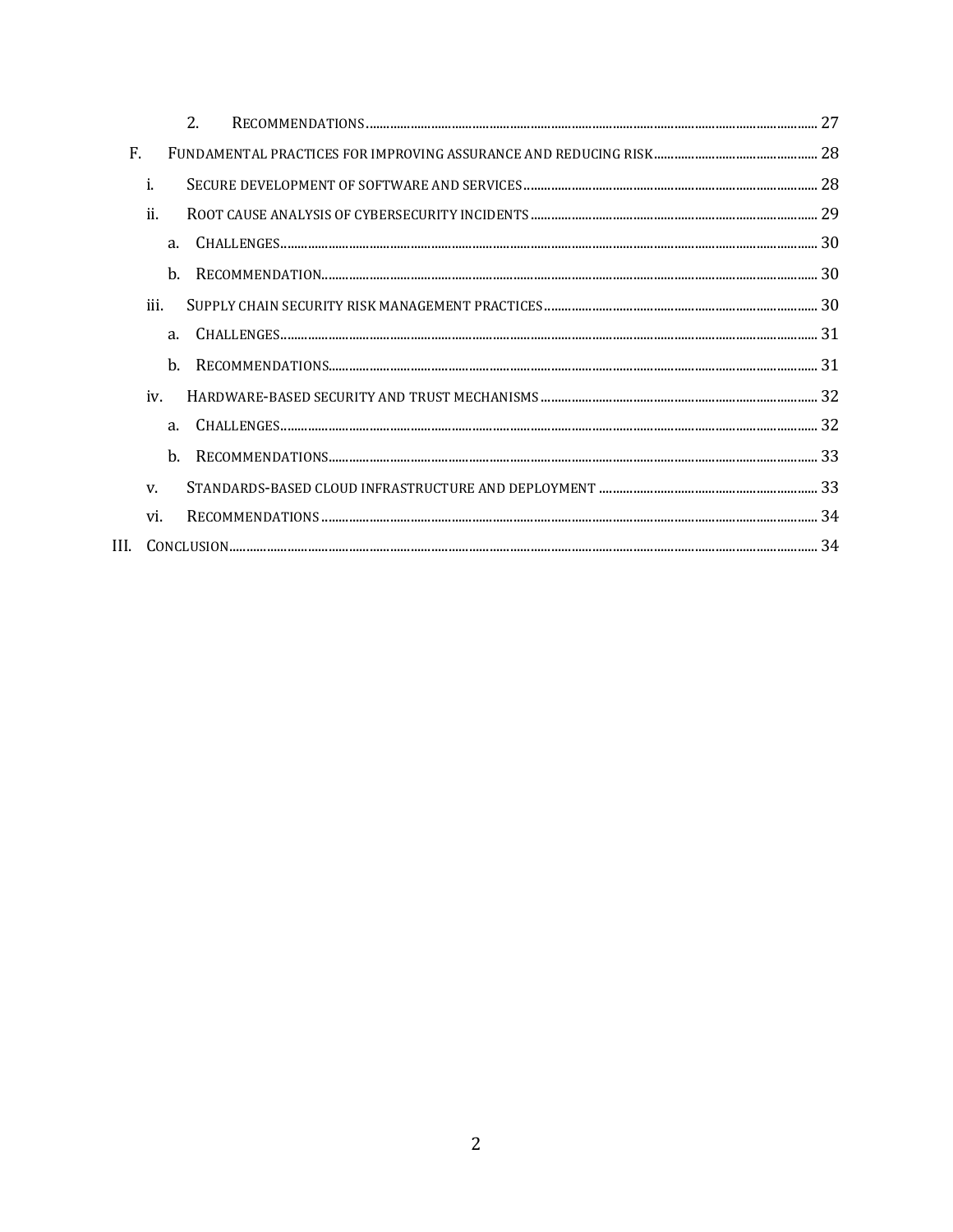#### **Before the United States Department of Commerce National Institute of Standards and Technology**

| In the Matter of                   |                              |
|------------------------------------|------------------------------|
|                                    |                              |
| Developing a Framework             | Docket No. 130208119-3119-01 |
| to Improve Critical Infrastructure |                              |
| Cybersecurity                      |                              |

# **Response of Microsoft Corporation to Request for Information**

Microsoft Corporation (Microsoft), by its undersigned representative and pursuant to Docket Number 130208119-3119-01 (dated February 26, 2013), hereby submits its comments in response to the Request for Information (RFI) issued by the United States Department of Commerce, National Institute of Standards and Technology (NIST) in the above-captioned matter.<sup>1</sup>

### <span id="page-3-0"></span>**I. EXECUTIVE SUMMARY AND HIGH LEVEL RECOMMENDATIONS**

 $\overline{a}$ 

Microsoft welcomes the opportunity to provide comments to NIST regarding the development of a framework to improve critical infrastructure cybersecurity (the Framework). Our response addresses three areas of inquiry put forward in the NIST RFI: current risk management practices; use of frameworks, standards, guidelines, and best practices; and specific industry practices. For each of these areas, our response focuses on foundational, lasting principles for the Framework, as well as on recommendations for risk assessment and risk management processes that can be applied horizontally across sectors and vertically within critical infrastructure assets. Consistent with the RFI's statement that the Framework should provide for "ongoing consultation in order to address constantly evolving risks to critical infrastructure cybersecurity," Microsoft is committed to working

<sup>1</sup> https://www.federalregister.gov/articles/2013/02/26/2013-04413/developing-a-framework-to-improvecritical-infrastructure-cybersecurity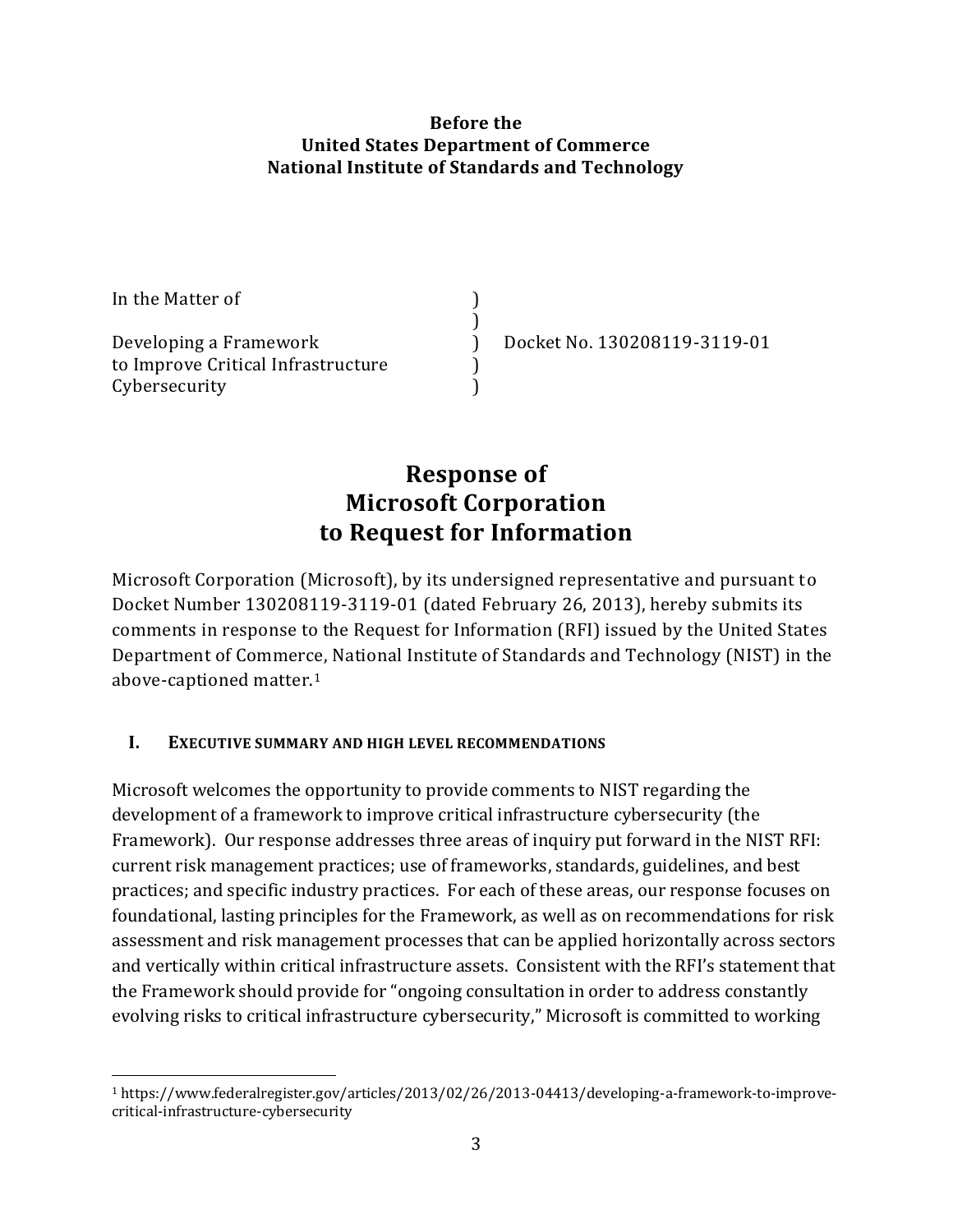with our industry and government partners on a long-term basis to build a Framework that is rooted in international standards and best practices from the private and public sectors.

The relationship between cybersecurity and critical infrastructure protection is wellacknowledged. In addition to an extensive series of studies concerning cybersecurity challenges in critical infrastructure, the United States government and others have developed a broad array of national-level plans and procedures to secure national assets. However, a globally-accepted framework for critical infrastructure cybersecurity does not exist yet. To address this gap, we believe that a properly-structured Framework holds great promise for enabling more effective assessment and management of cyber risks to critical infrastructure in the United States and abroad.

## *Microsoft View of the Key Aspects of Cyber Threats*

Microsoft has a unique view of cyber threats, as each month we receive threat intelligence from more than 600 million systems in more than 100 countries and regions. In addition, we work closely with our government, enterprises, and consumer customers around the world to assess, manage and respond to risks. From our experience, we have observed four key cyber threats worldwide: cybercrime, economic espionage, military espionage, and cyber conflict. These threats can have serious implications for critical infrastructures. Understanding the complex threat landscape and grappling with the breadth of cyber attackers, especially those affiliated with nation-states or organized crime, is a challenging proposition. It requires a commitment from the U.S. government to ensure that the Framework addresses the most critical threats and enables the best defenses against those threats.

## *Understanding and Managing National Level Threat is Complex*

In order to establish national cybersecurity priorities, there must be a clear understanding of the motivations and capabilities of threat actors, potential avenues for attack or exploitation, and the key assets, functions or information that could be targeted. This understanding needs to be complemented by assessments to understand the potential impact of cybersecurity events on critical infrastructure so that risks can be managed to reduce potential impact.

### *Importance of Horizontal and Vertical Investments in Cybersecurity*

When considering cybersecurity challenges, it is essential to think about both horizontal and vertical dimensions. First, there are horizontal, cross-sector aspects of cybersecurity that span non-critical and critical infrastructures; there are also vertical, asset-focused aspects of cybersecurity that may require a deeper set of unique risk mitigations.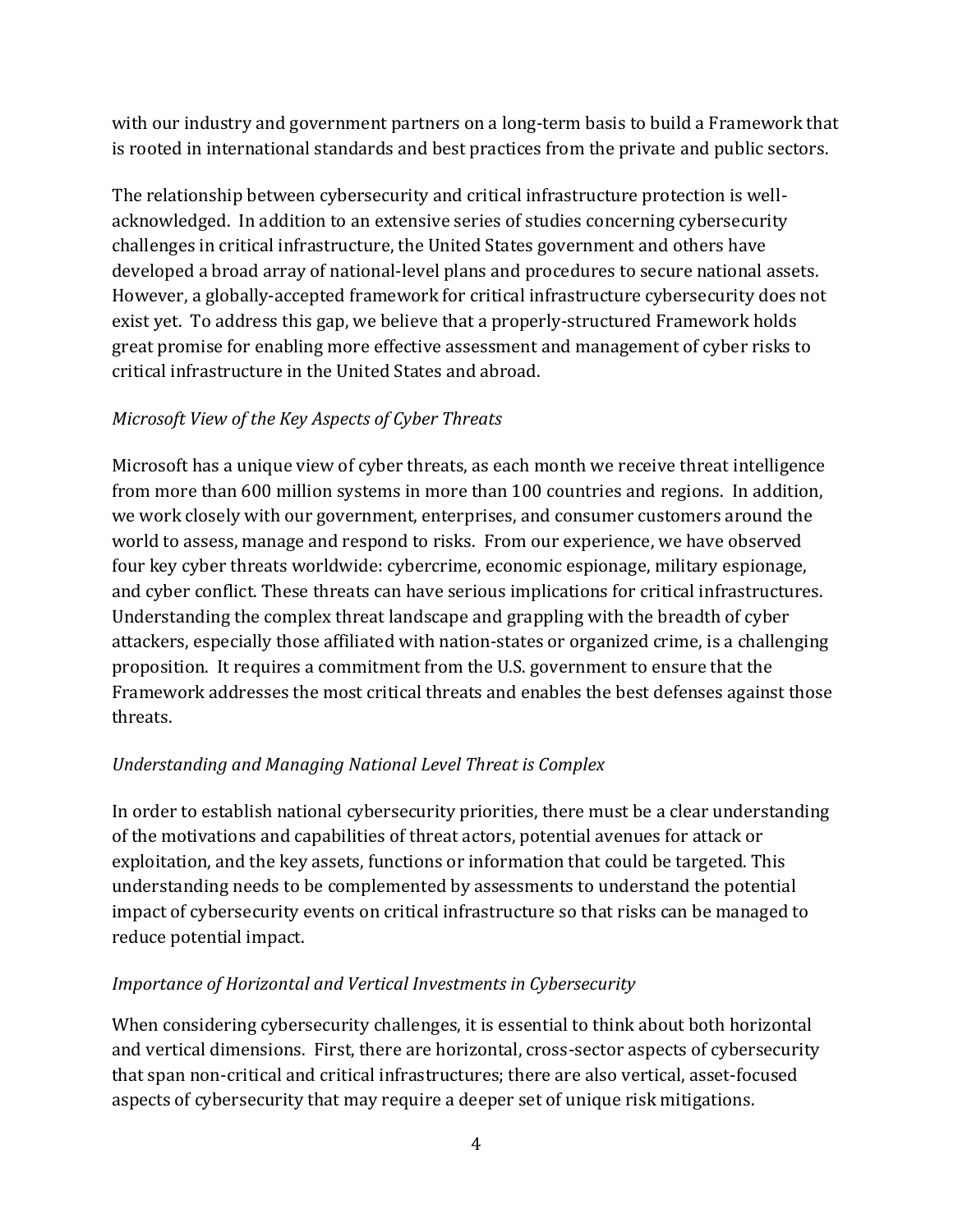While government tends to look at critical infrastructure as a monolithic collection of systems and services, the private sector looks at core elements within its direct control or its contractual obligations to deliver services. Not surprisingly, governments understand threats to critical infrastructures through the lens of high-end scenarios that could compromise the posture or readiness of national security capabilities and the assets needed for economic stability or force projection. Governments allocate resources to address our nation's most significant threats, with a focus on securing the most significant assets with substantial effort and attention. However, governmental concerns about events that are high-impact – but low probability – can result in requirements and compliance obligations that may not necessarily improve cybersecurity for critical infrastructure or private sector enterprises.

In contrast, the private sector is focused on delivering services, ensuring timeliness of value chains, innovation and building market share. Accordingly, private sector entities typically base their risk assessment approaches on business objectives, such as shareholder value, efficacy, and customer service. These individual risk management efforts are designed to support organizational objectives and – in aggregate –they enhance the security and resilience of the information technology sector.

The resulting Framework must be flexible enough to balance the goals of both the government and the private sector in protecting the nation's critical infrastructure, as well as the ability of private sector entities to meet the needs of their customers.

### *Summary of Recommendations*

Microsoft believes that the Framework should be based upon six foundational, lasting principles outlined below that will establish the Framework's relevance to critical assets and critical sectors. We further recommend that NIST develop the Framework using a cohesive structure that is focused on risk assessment and risk management. A principlesbased strategy with a focus on risk assessment and risk management presents an optimal approach in the face of dynamic cyber threats and a rapidly evolving technology landscape.

Specifically, Microsoft recommends the following six foundational principles as the basis for the Framework:

- *Risk-based*. Assess risk through the prism of threat, vulnerability, and consequence, then manage risk through mitigations, controls, and similar measures.
- *Outcome-focused*. Focus on the desired end-state rather than prescribing the means to achieve it, and measure progress towards that end state.
- *Prioritized*. Adopt a graduated approach to criticality, recognizing that disruption or failure are not equal among critical assets or across critical sectors.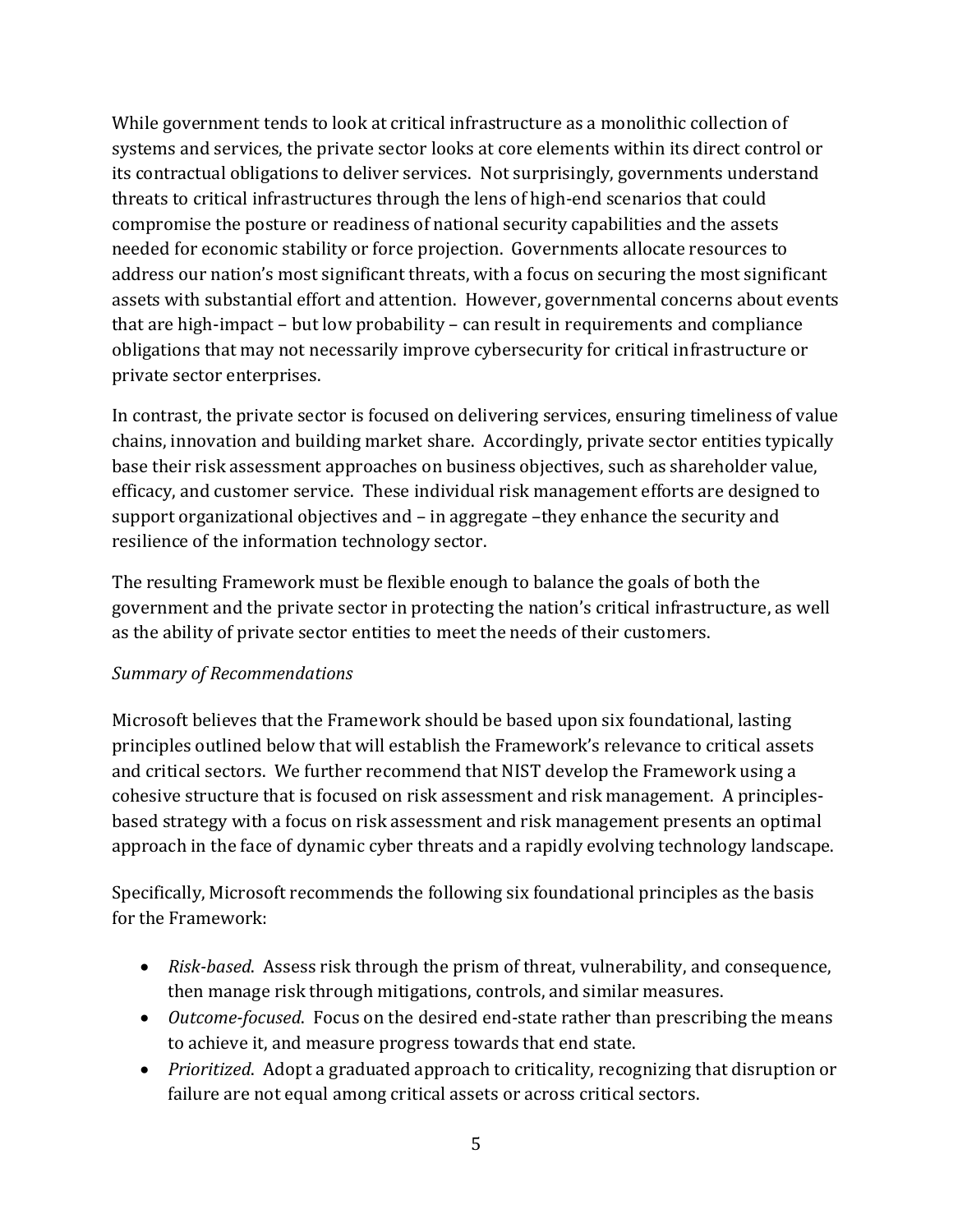- *Practicable*. Optimize for adoption by the largest possible group of critical assets and implementation across the broadest range of critical sectors.
- *Respectful of privacy and civil liberties*. Include protections for privacy and civil liberties based upon the Fair Information Practice Principles and other privacy and civil liberties policies, practices, and frameworks.
- *Globally relevant*. Integrate international standards to the maximum extent possible, keeping the goal of harmonization in mind wherever possible.

In addition to these principles, Microsoft recommends that the Framework include a cohesive structure for risk assessment and risk management. Figure 1 illustrates our recommended structure.



Risk Management

#### **Figure 1 Structure for risk assessment and risk management**

This structure enables the broad application of "process" rather than a set of prescriptive controls. This is an important point: the Framework and the underlying standards that can support that Framework are essential but NIST should not detail specific controls in the Framework. The 2011 Department of Homeland Security (DHS) publication, *Risk Management Fundamentals, Homeland Security Risk Management Doctrine,* observed:

*This doctrine [of risk management] is not a substitute for independent thought or innovation in applying these principles and concepts. Simply reading the doctrine will not make one adept in managing risks, nor will attempting to follow the ideas herein as if they were a checklist; rather, doctrine serves to shape how one thinks about the*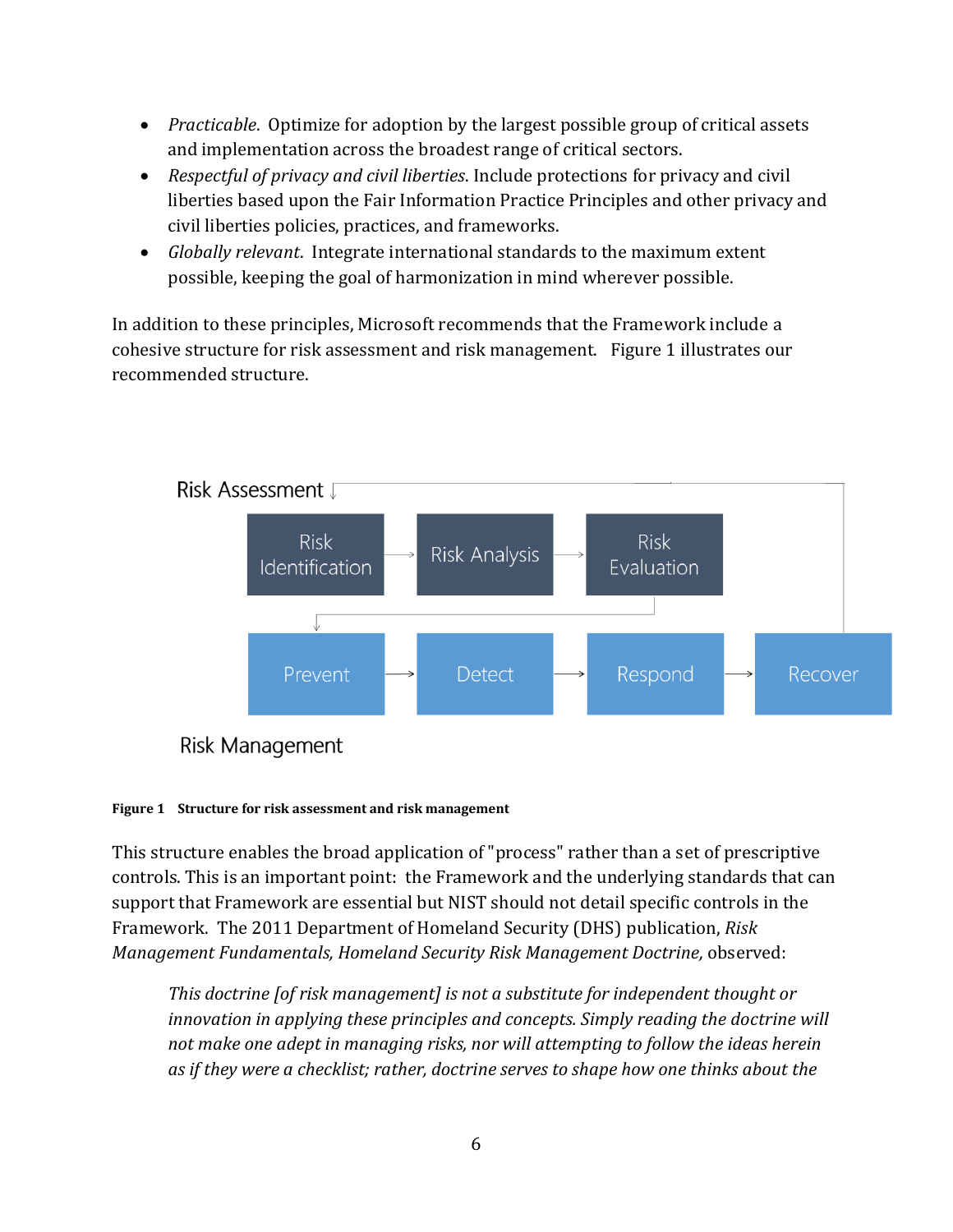## *issues that [one is] considering and should be applied based on the operating environment.<sup>2</sup>*

Similarly, the cohesive structure that Microsoft proposes should not limit innovation or be reduced to a checklist, specific controls, or procedures. Rather, we have identified a collection of standards and practices for each of the domains shown in figure 1 that can guide the Framework as well as the organizations who adopt it. In addition to standards and practices, this document includes specific observations about the challenges intrinsic to each domain and related recommendations for the development of the Framework.

In addition to sharing information about Microsoft's approach to risk assessment and risk management, we provide recommendations for consideration in development of the Framework. We would welcome an opportunity to brief NIST about our recommendations in greater detail.

## <span id="page-7-1"></span><span id="page-7-0"></span>**II. DISCUSSION**

## A. THE DYNAMIC NATURE OF CYBER THREATS FACING CRITICAL INFRASTRUCTURES

In his March 2013 testimony before the Senate Intelligence Committee, Director of National Intelligence James Clapper highlighted that "[w]e are in a major transformation because our critical infrastructures, economy, personal lives, and even basic understanding of—and interaction with—the world are becoming more intertwined with digital technologies and the Internet. In some cases, the world is applying digital technologies faster than our ability to understand the security implications and mitigate potential risks*."*<sup>3</sup> He also underscored that "[t]he growing use of cyber capabilities to achieve strategic goals is also outpacing the development of a shared understanding of norms of behavior, increasing the chances for miscalculations and misunderstandings that could lead to unintended escalation. Compounding these developments are uncertainty and doubt as we face new and unpredictable cyber threats.*"* 4

In a world of complex threats and increasing allegations and evidence of cybercrime, economic espionage, military espionage, and cyber conflict, it is important that governments and cybersecurity professionals adapt their thinking about malicious cyber events by seeking to better understand the indicators and strategic changes in the threat

 $\overline{a}$ <sup>2</sup> http://www.dhs.gov/xlibrary/assets/rma-risk-management-fundamentals.pdf

<sup>3</sup> http://intelligence.senate.gov/130312/clapper.pdf

<sup>4</sup> *Id.*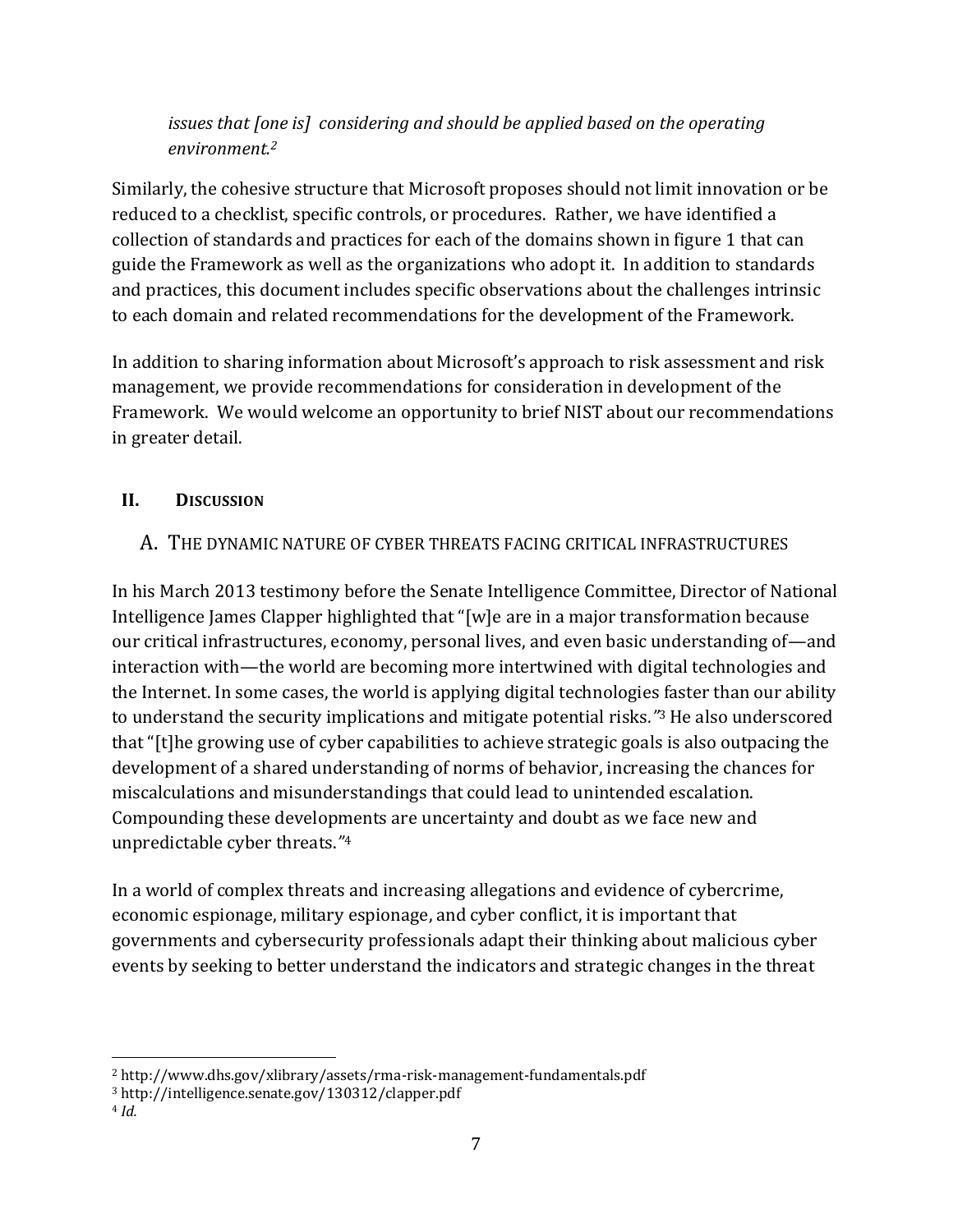ecosystem; building better risk assessment and management capabilities; and ultimately by identifying new ways to respond to them.

## *i. MICROSOFT'S PERSPECTIVE ON CYBER THREATS*

<span id="page-8-0"></span>Microsoft has a unique view of cyber threats, as each month we receive threat intelligence from more than 600 million systems in more than 100 countries and regions. In addition, we work closely with government, enterprise, and consumer customers around the world to assess, manage and respond to risks. For a more in depth view of Microsoft's ongoing efforts to understand the global threat landscape, including views on threats in the United States, refer to the Microsoft Security Intelligence Report, available at www.microsoft.com/sir**.**

In addition, Microsoft's 10-year investment in Trustworthy Computing has increased security, privacy and reliability across the breadth of our platform including desktops, servers, cloud services and devices.<sup>5</sup> In this process we have had to build and calibrate extensive risk assessment and risk management processes to address cyber threats. This experience has helped shape our thinking about the challenge of cybersecurity across critical infrastructures.

Given our broad understanding of the cybersecurity landscape, Microsoft has identified four major categories of cyber threats to simplify the threat model used in the assessment process. <sup>6</sup> Categorizing the threats in this manner makes it easier to assess more clearly, and then develop preventive and reactive strategies. Categorization can also help reduce the paralysis that may occur when one attempts to design a single strategy for the myriad of threats that are similar only in their use of technology.

The four major categories of cyber threats are:

- *Conventional cybercrimes.* These crimes include cases in which computers are targeted for traditional criminal purposes or used as tools to commit traditional offenses including fraud, theft of intellectual property, abuse or damage of protected information technology systems, and even damage of critical infrastructure. These crimes span those committed by individual hackers through those committed by organized crime entities.
- *Military and political espionage.* This attack category includes instances in which nation-states intrude into and attempt or succeed to exfiltrate large amounts of sensitive military data from government agencies or the military industrial base or use third parties to do so on their behalf.

 $\overline{a}$ 

<sup>5</sup> http://www.microsoft.com/about/twc/en/us/default.aspx

<sup>6</sup> http://www.microsoft.com/en-us/download/details.aspx?id=747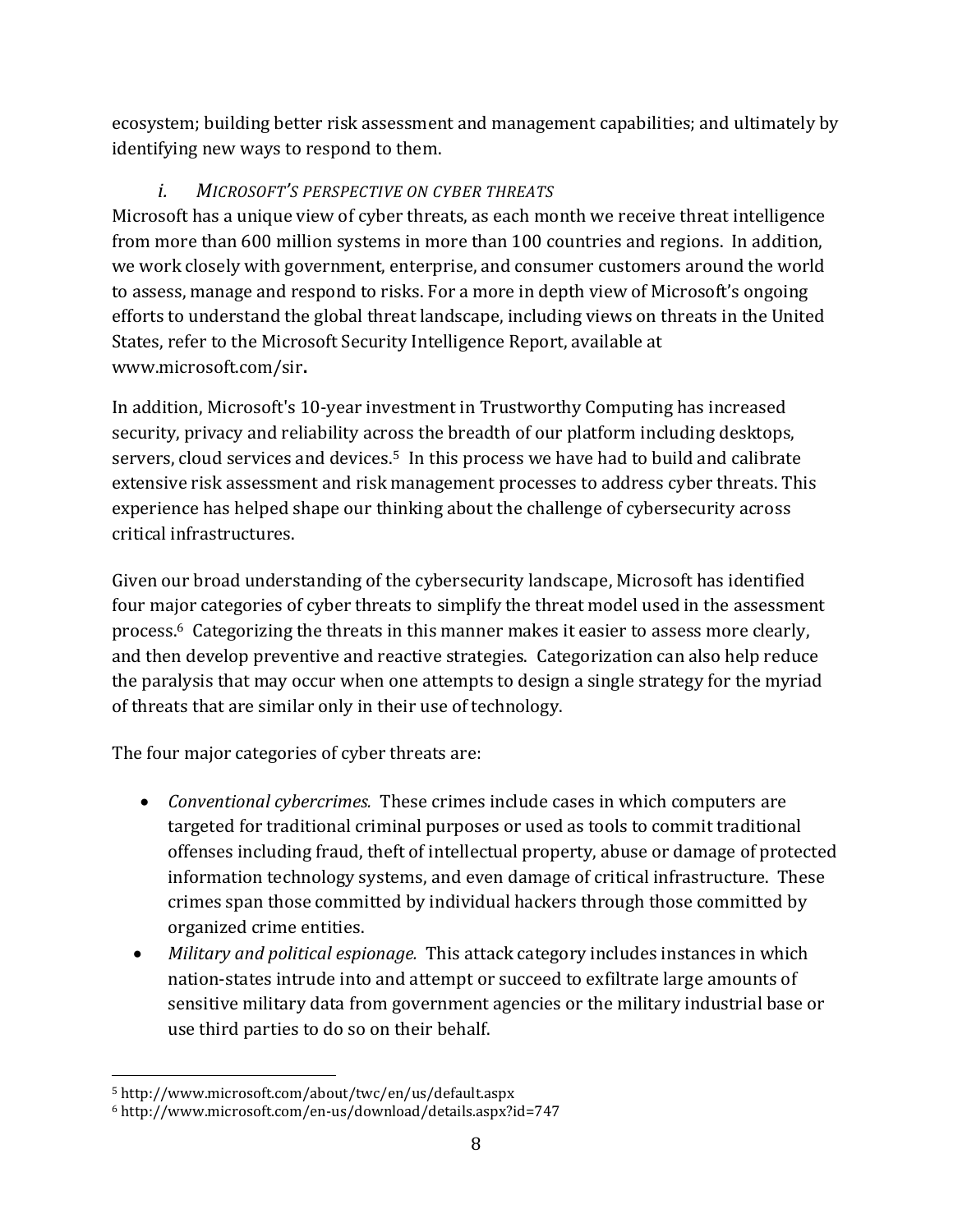- *Economic espionage.* This category applies to governments (or third parties that are acting on their behalf) steal intellectual property that was created in other nations or turn a blind eye when a domestic company steals information from foreign competitors.
- *Cyber conflict or cyber warfare.* The United States has taken the position that international laws apply to cyber conflicts, and recognized that certain legal challenges exist in a blended military and civilian Internet environment.7 In addition, asymmetric warfare has significant implications for cyber-attacks, because the Internet makes it possible for a potentially anonymous and untraceable individuals or organizations with virtually no resources to engage a nation-state in cyber conflict.

The threats above can have serious implications for critical infrastructures, including theft of sensitive data, damage to business or operational systems, disruption of services, and other scenarios that could result in substantial financial loss and compromise public safety or national security.

<span id="page-9-0"></span>B. SETTING A SECURITY BASELINE AT THE NATIONAL LEVEL

Critical infrastructure (CI) protection policy has been growing in importance since the late 1990s and many investments have been made both by the government and in the private sector to address physical and cybersecurity risks. But the increase in sophisticated cyberattacks is raising new concerns. The recently issued Executive Order 13636 on Improving Critical Infrastructure Cybersecurity (EO 13636) recognizes the growing risk and the need to establish a security framework for CI. It also calls for the rapid identification of those assets which would have the most catastrophic of impacts should they be attacked, also known as critical infrastructure at greatest risk (CIGR). <sup>8</sup> Below, Figure 2 outlines this continuum of critical infrastructure, including non-critical infrastructure (NCI). Consistent with Microsoft's September 2011 response to the Department of Commerce's Green Paper on Cybersecurity, Innovation, and the Internet Economy, <sup>9</sup> Microsoft supports a unified, risk-based process for assessing and managing cybersecurity risks across the critical infrastructure continuum.

 $\overline{a}$ <sup>7</sup> http://www.state.gov/s/l/releases/remarks/197924.htm

<sup>8</sup> Pursuant to EO 13636, in the process of identifying CIGR, the Secretary of Homeland Security will distinguish between CI and CIGR based upon consequences of their incapacitation or destruction. In the case of CI, the consequences must be "debilitating," and in the case of CIGR, the consequences must be "catastrophic." *See* http://www.whitehouse.gov/the-press-office/2013/02/12/executive-order-improvingcritical-infrastructure-cybersecurity

<sup>9</sup> http://www.nist.gov/itl/upload/Microsoft\_Commerce-Green-Paper-reponse\_FINAL\_092111.pdf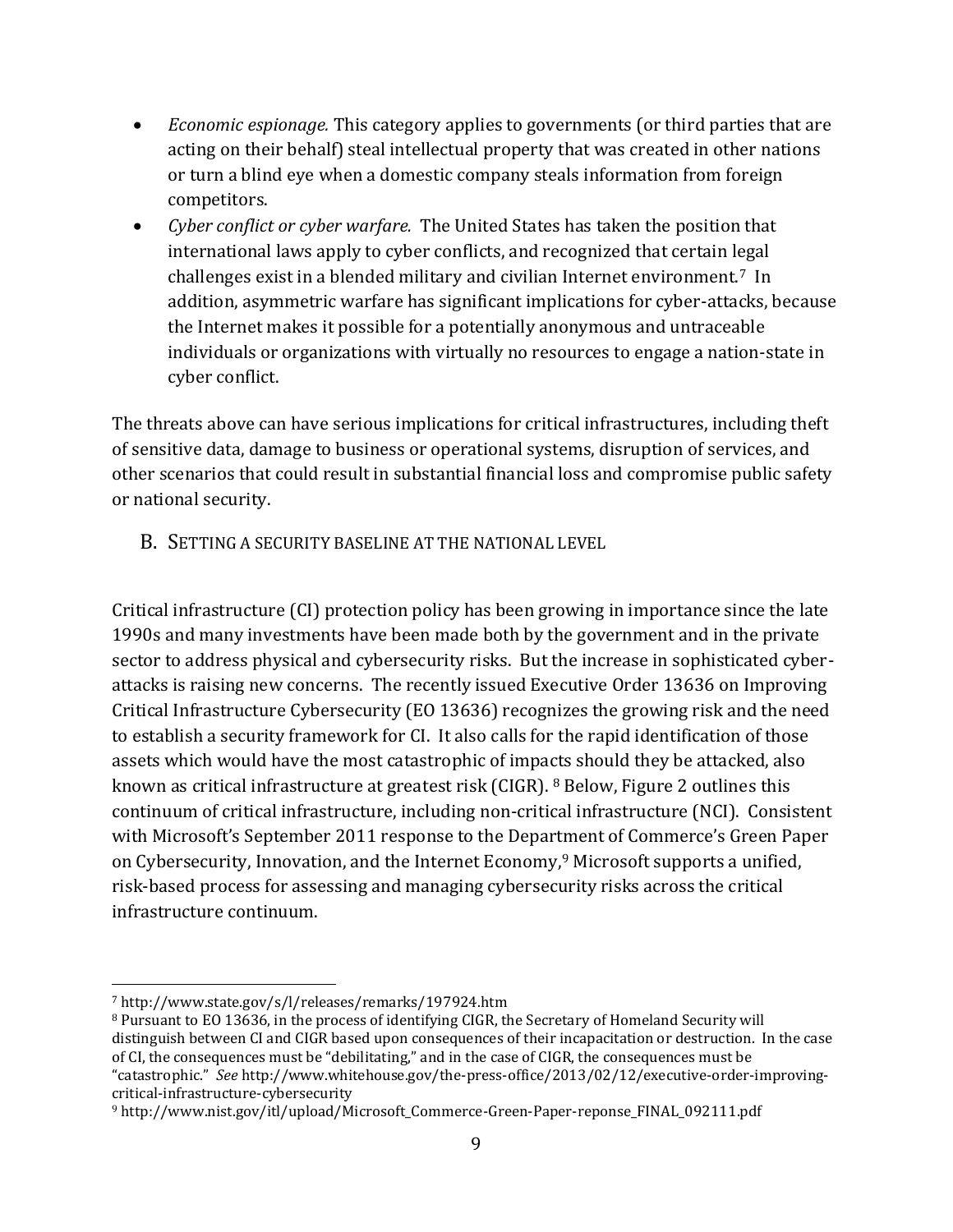

#### **Figure 2 Outline of critical infrastructure continuum**

 $\overline{a}$ 

Thus, Microsoft's response to this NIST RFI spans both CI and CIGR and also encompasses secure practices for the overall cyber ecosystem. In order to appropriately implement the Framework, NIST will need to make some difficult decisions about how cyber priorities are set at the national level and, if asking CI or CIGR entities to take on higher security burdens to meet a national defensive need, how such requests would be supported.

#### <span id="page-10-0"></span>C. SIX FOUNDATIONAL PRINCIPLES FOR A CYBERSECURITY FRAMEWORK

The RFI states that the Framework will "provide a prioritized, flexible, repeatable, performance-based, and cost-effective approach, including information security measures and controls to help owners and operators of critical infrastructure and other interested entities to identify, assess, and manage cybersecurity-related risk while protecting business confidentiality, individual privacy and civil liberties."<sup>10</sup> Microsoft's recommendations for the Framework's foundational principles (risk-based, outcome-focused, prioritized, practicable, respectful of privacy and civil liberties, and globally relevant) are somewhat different from those put forward in the RFI, but they are aimed at the goal of building a practicable Framework. Regardless of which principles are applied, it is essential to recall

<sup>10</sup> https://www.federalregister.gov/articles/2013/02/26/2013-04413/developing-a-framework-toimprove-critical-infrastructure-cybersecurity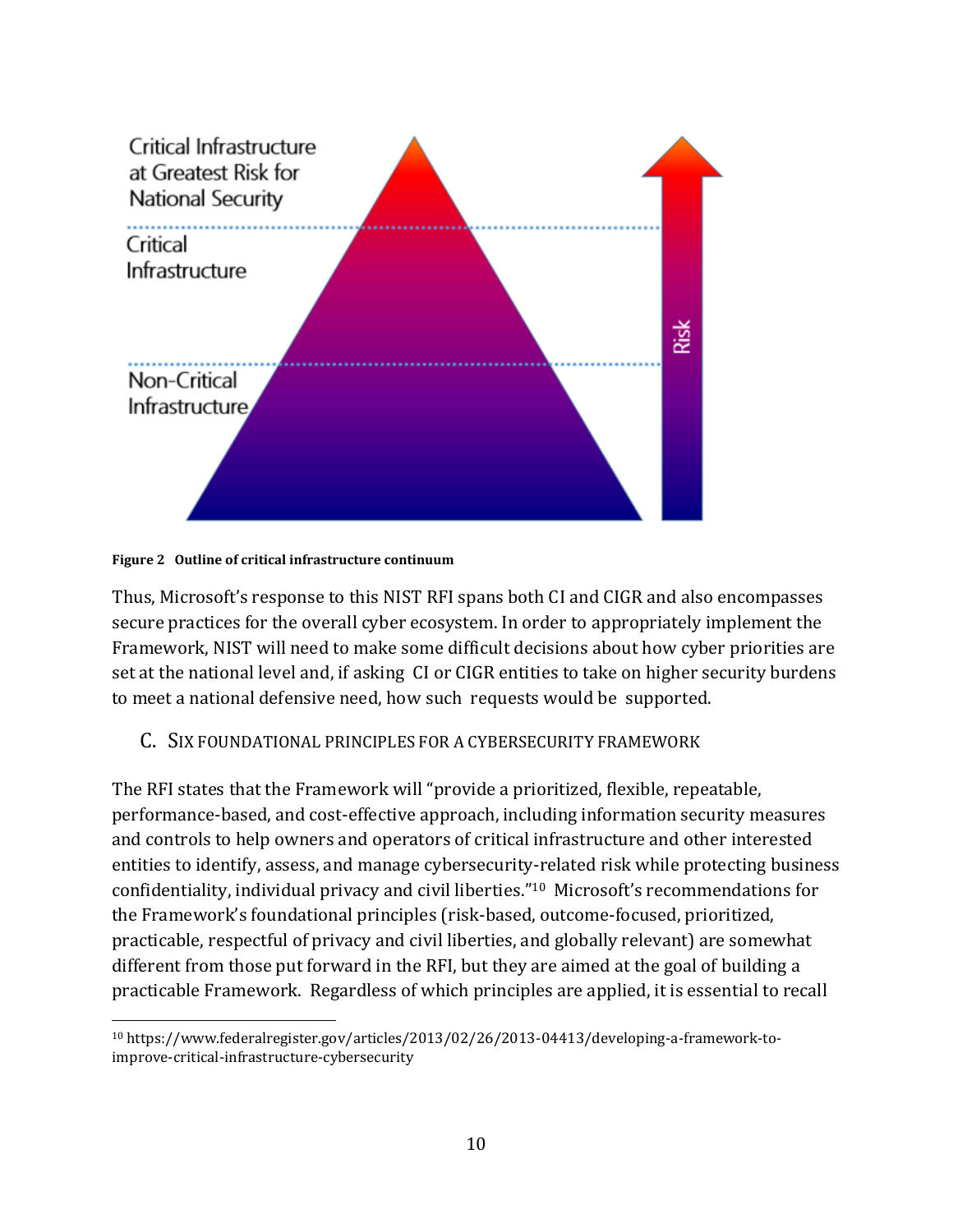the lesson the Department of Homeland Security (DHS) learned during the creation of the National Infrastructure Protection Plan (NIPP) process. The NIPP process demonstrated that the more specifically the government attempts to control or protect an asset or systems, the harder it became to apply a "one size fits all" approach. That is why the NIPP approach is a good model to consider; it was focused at the strategic level, recognizing that specific sector needs were best left for sector-specific plans. While we are not recommending sector-specific cybersecurity frameworks, we do recommend that a highlevel, strategic approach will enable the broadest number of CI, CIGR and NCI organizations to build upon and benefit from the Framework. Accordingly, we will review each of the six principles in greater detail, below.

## *i. RISK-BASED*

<span id="page-11-0"></span>Risks must be identified and assessed through balanced consideration of threat, vulnerability, likelihood and consequence, and then managed through mitigations, controls, and similar measures. This principle assumes that risks cannot be eliminated, and that risk assessments and risk management initiatives must be dynamic, and predicated on a strong threat model. The technology landscape and cyber threat environment evolve regularly, so too must the risk assessment and management processes.

## *ii. OUTCOME-FOCUSED*

<span id="page-11-1"></span>Given the large number of variables impacting cybersecurity, focusing on a clear outcome and desired end state will help ensure that the Framework endures. It should be feasible to assess the effectiveness of proposed mitigations, controls, and similar measures. This will enable innovation in the marketplace and discourage entities from adopting merely the lowest common denominator required for compliance. In contrast, putting forward an inventory of prescribed controls will not only render the Framework useless for entities that do not fit the given mold, it will also transform the nature of the document into a compliance checklist that is, at best, only effective against static threats.

## *iii. PRIORITIZED*

<span id="page-11-2"></span>The Framework should also rest upon a graduated approach to criticality. This means that, when setting a baseline for critical infrastructure in the United States, the Framework should recognize that not all systems, assets or networks are critical, and difficult decisions must be made about what to secure, and at what level. This is important because there is a range of criticality within the realm of critical infrastructure; not everything can be critical.

In addition, the expectation must be managed that if companies are asked to secure a system, asset or network above their business needs, that the government will need to develop a program to support that. Companies build products and services to support customer needs, and most customers do not seek products and services designed to withstand determined attacks from nation states. If the government wants the private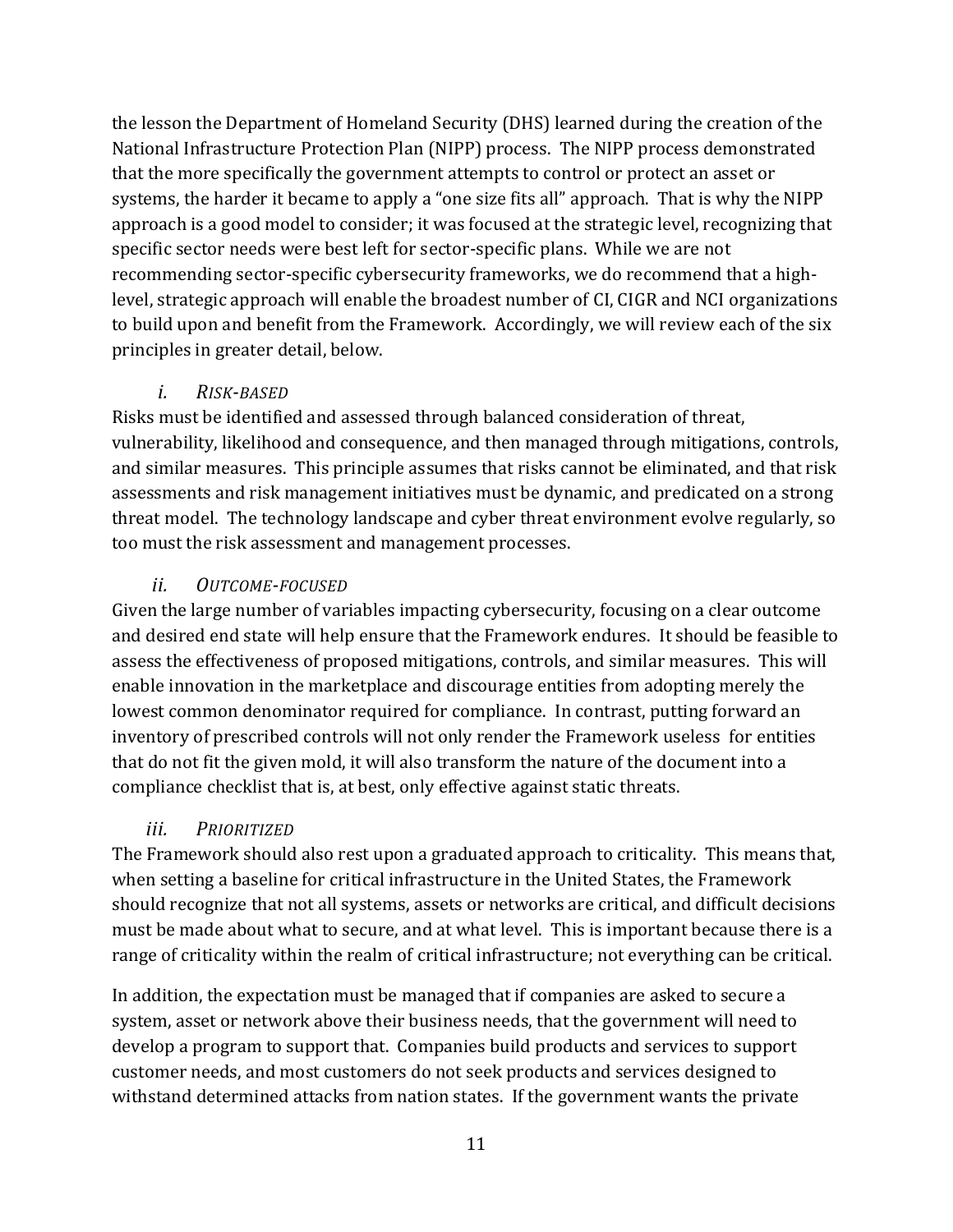sector to assume the responsibility for securing private, non-military assets to a national security level, then those priorities must be addressed through means beyond a security framework.

## *iv. PRACTICABLE*

<span id="page-12-0"></span>Given the complexity of threats, risks, and the differences in the ways in which networks are configured and operated, it is critical to ensure that the Framework can actually be implemented. This is particularly true for small and medium-sized entities that operate within critical sectors, and that may lack the operational sophistication and financial resources to grapple with overly-complex or burdensome requirements.

## *v. RESPECTFUL OF PRIVACY AND CIVIL LIBERTIES*

<span id="page-12-1"></span>Improving the cybersecurity risk profile of critical infrastructures should not come at the cost of privacy and civil liberties recognized in law or in contract. Rather, improving cybersecurity across critical infrastructure should also strengthen privacy and civil liberties. The Fair Information Practice Principles and other privacy and civil liberties policies, practices, and frameworks should play an important role in the overall Framework, and should have a clear sense of what forensics are needed in order to defend against threats.

## *vi. GLOBALLY RELEVANT*

<span id="page-12-2"></span>It is essential to integrate existing international standards at every opportunity in the Framework to reduce the cost of implementing the Framework, increasing the likelihood that more entities will voluntarily adopt it. Moreover, because the U.S. is a global leader in cybersecurity, its engagement in international standards will build trust and encourage other countries to harmonize their approaches to cybersecurity by using international standards.

## <span id="page-12-3"></span>D. RISK ASSESSMENT CONSIDERATIONS FOR THE FRAMEWORK

Federal agencies approach critical infrastructure, cyber threats, and risk assessments very differently than the private sector. In the extreme, federal policymakers look at critical infrastructure as comprised of monolithic systems and services, while the private sector looks at core elements within its direct control and its contractual obligations to deliver services. Not surprisingly, governments understand threats to critical infrastructures through the lens of high-end scenarios that could compromise the posture or readiness of national security capabilities and assets that are needed for stability and force projection. As a result, governmental concerns about high-impact events can result in requirements and compliance obligations that may not necessarily improve cybersecurity for private sector enterprises.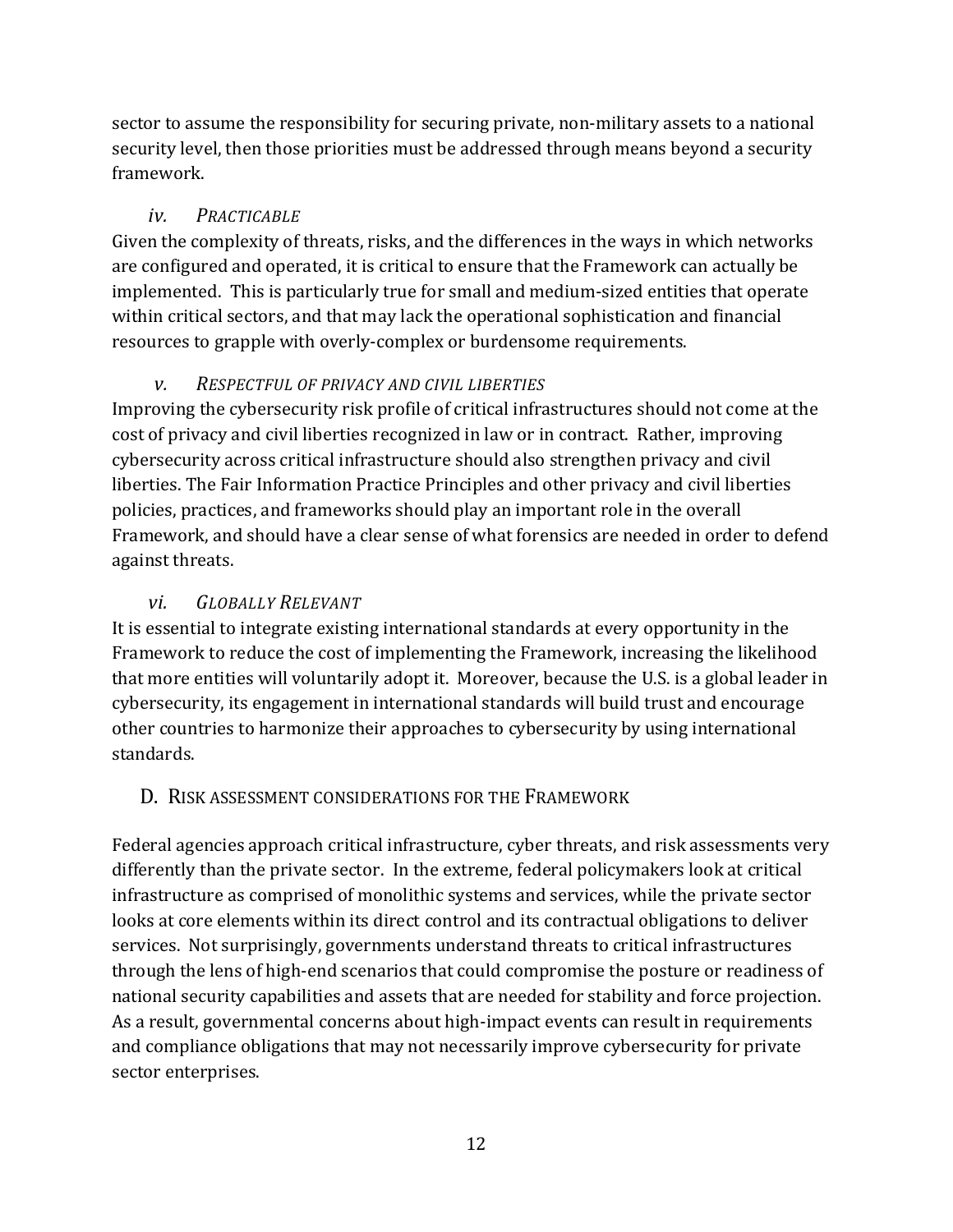In contrast, the private sector is focused on delivering services, ensuring timeliness of value chains, innovation and building market share; most customers do not seek products or services built to withstand attacks from nation states or well-resourced attackers. Accordingly, private sector entities typically base their risk assessment approaches on business objectives, such as shareholder value, efficacy, and customer service. As a result, private sector enterprise-level risk management approaches typically involve cybersecurity initiatives and practices to maintain the health of information security programs and infrastructures. These individual risk management efforts are designed to support organizational objectives and—in aggregate—they enhance the security and resilience of the information technology (IT) sector. <sup>11</sup>

One of the most important decisions that NIST will need to make in establishing this Framework is in determining the extent to which the private sector will need to actively address cybersecurity threats facing critical infrastructures, including the most significant threats and threat actors such as nation states. The commercial products and services baseline – "commercially reasonable security" – has been the baseline since the advent of the Internet. As NIST considers where to set this new baseline, it is important that NIST is clear on which risks need to be assumed by the private sector, at which level (NCI, CI or CIGR) and why that risk must be assumed by that entity, and not by the Federal government. Certain instances of CIGR may warrant more specific measures to deal with the unique – and often extraordinary – challenges facing those owners and operators.

In addition, government views of large systems and their understanding of discrete threat actors, capabilities, and intentions can inform private sector approaches to risk assessment, potentially in dramatic ways. Better exchanges between and among public and private sector experts would create more meaningful assessment methodologies; better understanding and quantification of risk; better understanding of business processes; objectives and market forces; and ultimately changes in mitigation investments.

For the purpose of risk management, the Framework should take into account the extensive efforts that industry has already invested in the development of 16 sectorspecific plans for the critical infrastructure sectors that were part of the original NIPP.<sup>12</sup> Cybersecurity was featured as a prominent concern in many of these plans and could serve to help form a cross-sector baseline.

The Framework should also leverage and improve the concepts and methods used in the 2009 "Information Technology Sector Baseline Risk Assessment," <sup>13</sup> and determine if these

 $\overline{a}$ 

<sup>11</sup> http://www.it-scc.org/documents/itscc/nipp-ssp-information-tech-2010.pdf

<sup>12</sup> http://www.dhs.gov/sector-specific-plans

<sup>13</sup> http://www.dhs.gov/xlibrary/assets/nipp\_it\_baseline\_risk\_assessment.pdf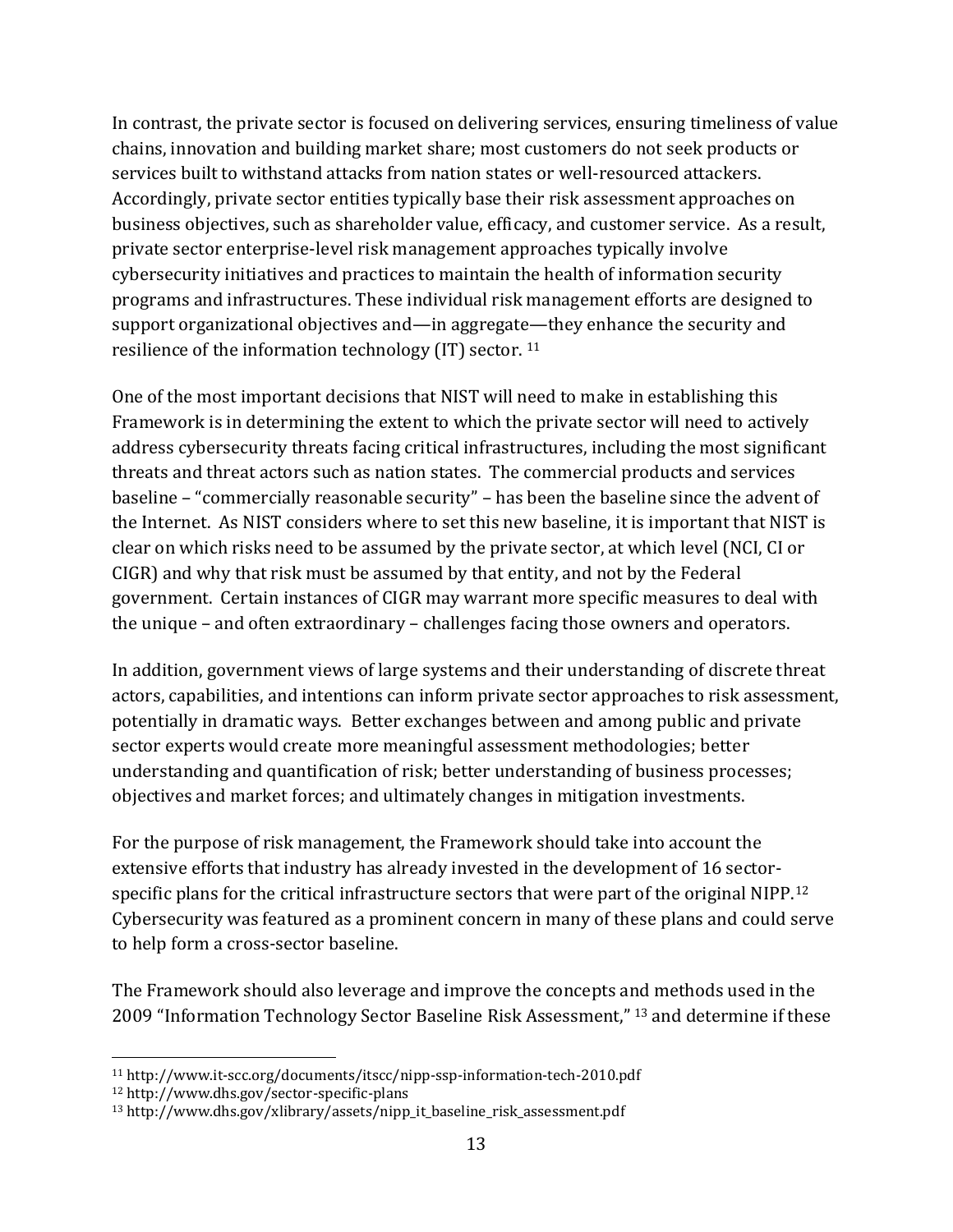processes could be enhanced to create best practices or international standards related to national level risk assessments. To facilitate effective collaborative risk assessment at the national level, the Framework should also enable a robust exchange of threat information from government to industry to help increase the understanding of threats across the private sector.

## <span id="page-14-0"></span>*i. CHALLENGES IN ASSESSING CYBER RISK FACING NATIONAL CRITICAL INFRASTRUCTURES*

In working with governments around the world and with critical infrastructure partners globally, Microsoft has observed the following challenges in assessing the cyber risk facing national critical infrastructures:

- *Understanding specific national threats*. The Framework must reflect an evolving understanding of the motivations and capabilities of threat actors; potential avenues for attack or exploitation; and the key assets, functions and information that could be targeted by criminals, non-state actors, and state-sponsored organizations. Without a clear understanding of threats, the threat model will fail and companies will not be able to clearly identify risks in order to protect themselves against threats posed by persistent actors. When developing national threat models, governments should seek input from a variety of sources, including government and law enforcement agencies, the private sector and academia. Doing this work, while challenging, equips national governments to prioritize their defensive efforts.
- *Assessing potential national consequences/impact*. Once the threats are modeled and identified, it is critical to understand their consequences to ensure that when a risk management approach is developed in the next part of the Framework, the risk is set at the correct level and proper mitigations are in place. Errors in this analysis will result in inefficient and ineffective deployment of resources, with some risks getting too many resources, and others not enough while other risks go unaddressed. To the extent possible, such assessments should focus on the potential for tangible impacts such as the quantification of casualties, potential for physical harm, and specific economic implications. Absent such data, the process could be politicized. National tolerance levels vary widely, considering factors such as economic strength, population size, and physical location of critical infrastructure. Tolerance levels are also highly event-dependent. In other words, a sustained power outage in the wake of a hurricane is tolerated, whereas a surprise cyber-attack that disrupts power and destroys critical components of energy distribution might face a much lower tolerance level, especially if that outage also diminished defense logistics. Context matters in determining what is critical, and the process to determine criticality needs to be multidimensional.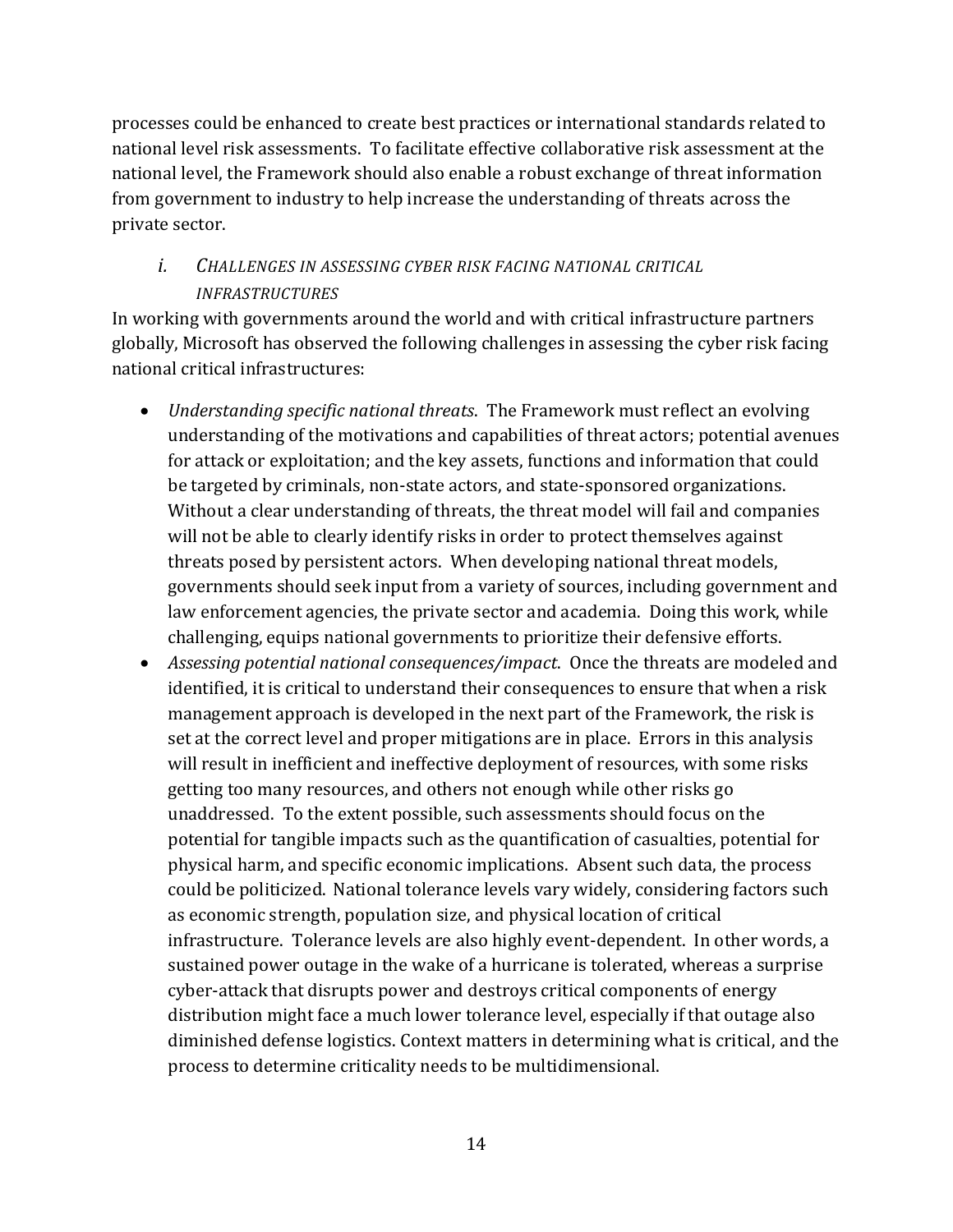- *Building capabilities to assess consequences of economic loss*. This point is related to the assessment point above. Since Presidential Decision Directive 63, <sup>14</sup> the risk of significant economic loss has been a part of the consequence discussion around critical infrastructure. However, we do not have a working national model that helps understand financial risks at a national level. Policymakers are often challenged when attempting to determine when aggregated business risks constitute a national risk. Considering the national impact that arises from the compromise, damage, or destruction of private, nationally important information in the business enterprise environment is hard to do from a quantitative standpoint. For instance, the effect of cyber-enabled espionage or crime against a small number of businesses may not rise to the level of "national" consequence, but widespread and pervasive attacks against private actors that result in the loss of business secrets, intellectual property, and other sensitive information may, when considered in the aggregate, create a national risk to national economic security.
- *Identifying and prioritizing essential government systems and information*. Government may provide certain critical services or functions whose compromise, damage, or destruction through a cybersecurity incident could have national significance. Additionally, governments maintain sensitive national security information and national security information systems. These systems and information must also be protected from compromise, destruction, or disruption. However, the challenge of prioritizing these systems involve hard trade-offs between the many roles that government must serve in protecting citizens and providing national security. Having a clear process to ensure not all assets, systems, network or data is identified as a "high priority" is critical to the successful implementation of the Framework within the Federal government enterprise.

## <span id="page-15-0"></span>*ii. RECOMMENDATIONS FOR RISK ASSESSMENT OF NATIONAL CRITICAL INFRASTRUCTURES*

In the development of the Framework, Microsoft recommends that NIST:

- Use the Critical Infrastructure Partnership Advisory Council (CIPAC) partnership model, appreciating that this model and its participants were organized and function specifically to coordinate with government to improve the security, including cyber security, of critical infrastructures
- Leverage and build on the extensive critical infrastructure and cyber security efforts of industry and government, including the NIPP, the associated Sector Specific Plans, information sharing efforts on threat and vulnerability issues, and the sectors'

 $\overline{a}$ <sup>14</sup> http://www.fas.org/irp/offdocs/pdd/pdd-63.htm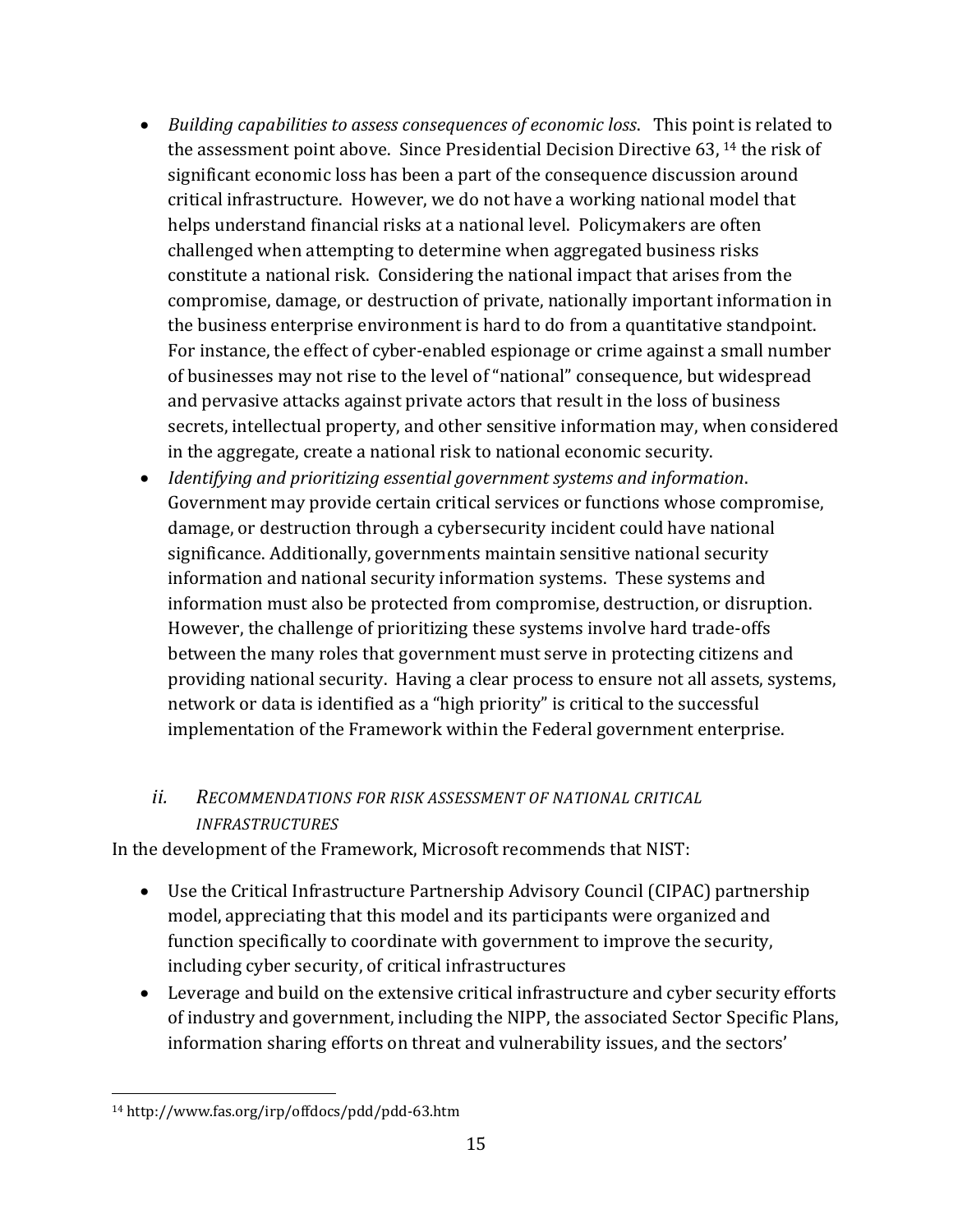various risk assessment and risk management activities. Cybersecurity was featured as a prominent concern in many of these plans and could serve to help form a cross-sector baseline.

- Recognize the limitations of static approaches for managing cyber risks. Specific systems and technologies change regularly, as do the threats facing them. Many traditional critical infrastructure approaches such as assets lists, specific mandated controls, and compliance checklists, are not well suited for such a dynamic risk landscape.
- Determine how the concepts and methods from the 2009 "Information Technology Sector Baseline Risk Assessment," could be used or evolved to create best practices or international standards related to national-level risk assessments.
- In order to continue to facilitate the growth of state of the art risk assessment, NIST and DHS should begin to invest in research and development to help further the state of the art for existing models for cybersecurity risk assessments, to help increase the accuracy of quantification and simplify the required processes. These efforts should augment existing standards such as the NIST Guide for Applying the Risk Management Framework to Information Systems (NIST Special Publication 800-37) and ISO/IEC 31010:2009 - Risk management - Risk assessment techniques.
- Public and private actors must work together to identify the business cyber risks that, in the aggregate, could rise to the level of national risk. This is an area that NIST will need to seek input from the Departments of Commerce, Justice, and Treasury, the Federal Reserve, the Office of the Comptroller of the Currency, the Securities and Exchange Commission, and the private sector to ensure that the financial model is as strong and solid as the threat model.

<span id="page-16-0"></span>*iii. MICROSOFT'S ENTERPRISE RISK ASSESSMENT STANDARDS AND PRACTICES* Overall, Microsoft focuses on risks using an "all hazards" approach, and thus for the assessment phase we consider a wide variety of threats in thinking about products, services, and operations. With this "all hazards" approach as our backdrop, we assess our entire organization to identify what is most important to us and our stakeholders (which can include but is not limited to our customers, partners, re-sellers, shareholders, and employees). We start with identifying our most important processes and then move to identifying their key dependencies, which include systems and data.

Risk portfolios for companies can often be broken down into four areas – Strategic, Operations, Legal/Compliance, and Financial/Reporting. Enterprise risk management within each pillar can be sponsored by an executive from a company's senior leadership team, who ensures that a regular and effective risk management rhythm is followed and that accountability for enterprise risks exists. Figure 3 illustrates a notional diagram of an Enterprise Risk Management (ERM) Program structure.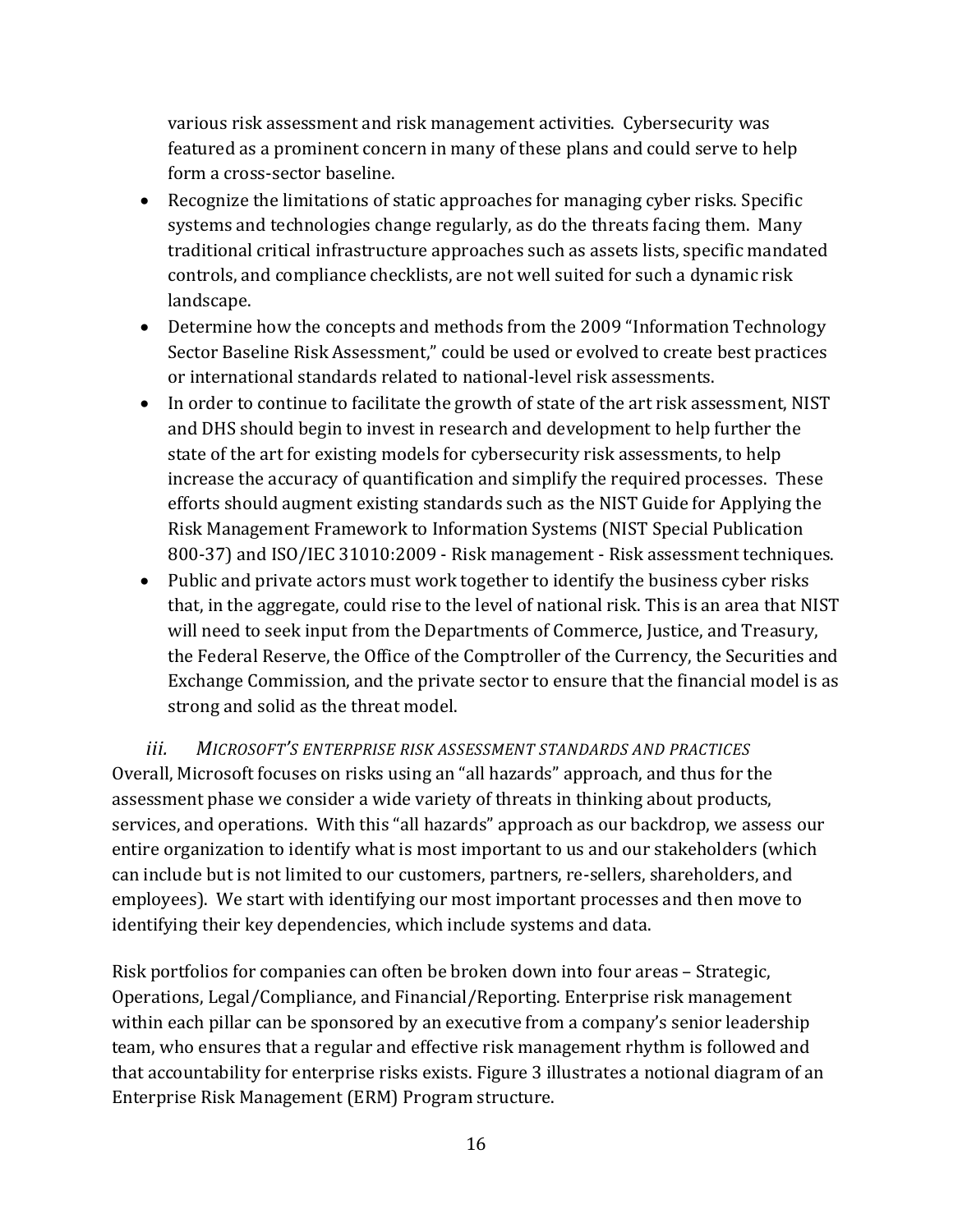

#### **Figure 3 Notional Enterprise Risk Management Program**

An appropriate mission for a company's ERM team could include:

- Facilitating a programmatic and global approach to enterprise risk management,
- Establishing a broad accountability for the most critical company risks, and
- Enabling and enhancing business objectives through the value creation and value protection.

Within each risk pillar, centralized management supports independent charters and committees addressing the ERM rhythm-of-business, risk identification, risk assessment and risk monitoring/control within the context of the overall business strategy and stakeholder needs. For purposes of informing the development of the Framework, the Operations pillar is most applicable.

#### **a. Operational Enterprise Risk Management**

<span id="page-17-0"></span>At the Corporate level, Microsoft's Operational Enterprise Risk Management (OERM) strategy aligns with ISO 31000: 2009, *Risk management -- principles and guidelines*. We believe that alignment with an international standard is important and ensures an agile best practice structure, which provides the basis for effective collaboration across stakeholder groups for risk assessment and reporting purposes.

An OERM risk assessment process has three primary components: Risk Identification, Risk Analysis and Risk Evaluation. These three elements are closely related to one another and while they are managed as discrete processes, the outcome of the trio informs how we treat and manage risk programmatically across the corporate enterprise.

• Risk *identification*. The risk identification process is led by OERM, but subject matter experts in the business units who are responsible for the risk drive the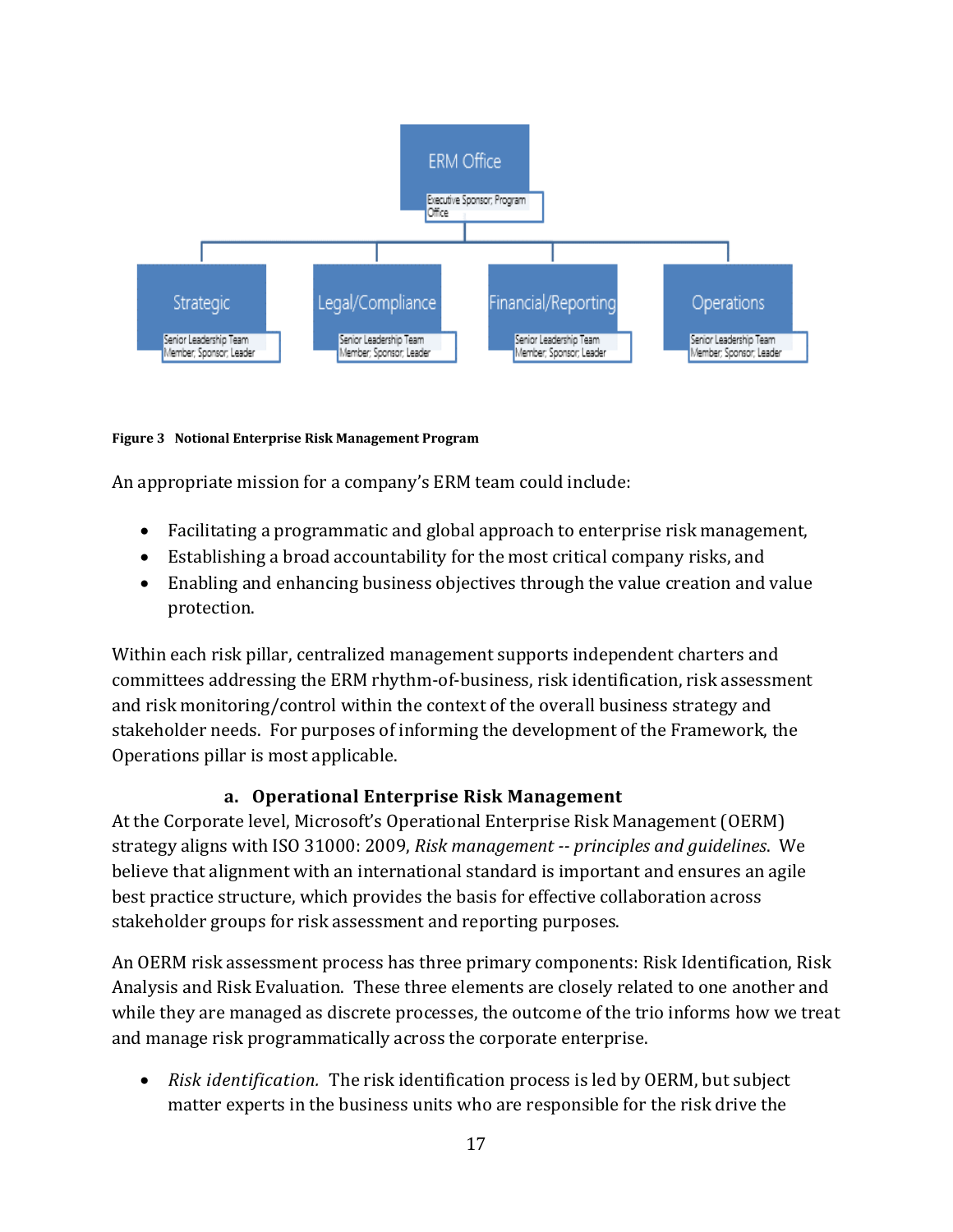execution and identification activities. This enables significant internal oversight and coordination across the corporation.

- *Risk analysis.*Our OERM teams also review the risk assessment process for data quality and then begin a process to map identified risks to common risk descriptions, drivers, and domains. Throughout this process, there are a number of quantitative and qualitative analyses that are conducted to evaluate risks including evaluating cross-category risk exposures within each of the four pillars, and setting priorities.
- *Risk evaluation.*Once risk identification and analysis activities are completed, the internal process evaluates common theme areas and domains for changes to its existing enterprise risks.
- <span id="page-18-0"></span>E. RISK MANAGEMENT CONSIDERATIONS FOR THE FRAMEWORK

After the risk assessment phase is complete, we turn our attention to the risk management phase of the process. Building a flexible risk management structure is not without its challenges. It takes determination, executive support, time, common terminologies and taxonomies, and, above all, coordination. This applies to both the government and the private sector enterprises protecting the full range of noncritical infrastructure, critical infrastructure, and critical infrastructure at greatest risk. If the Framework is to succeed at the national level, risk management must be coordinated and management capabilities must be built, sustained, and integrated across a wide range of public and private sector security partners.

An essential first step in the integration of risk management is the establishment of what the government calls "doctrine" and the private sector calls "company policy." A recent example of this is the 2011 DHS *Risk Management Fundamentals;* its key objectives are promoting a common understanding of and approach to risk management, establishing a common foundation that enables consistent risk management application and training, and supporting the development of a risk management culture across the Department.<sup>15</sup> To its credit, *Risk Management Fundamentals* articulates a desired end-state that DHS aspired to achieve in promoting risk management. Moreover, the Department clearly stated that the document was not meant to be converted to a checklist.

*This doctrine is not a substitute for independent thought or innovation in applying these principles and concepts. Simply reading the doctrine will not make one adept in managing risks, nor will attempting to follow the ideas herein as if they were a* 

l

<sup>15</sup> http://www.dhs.gov/xlibrary/assets/rma-risk-management-fundamentals.pdf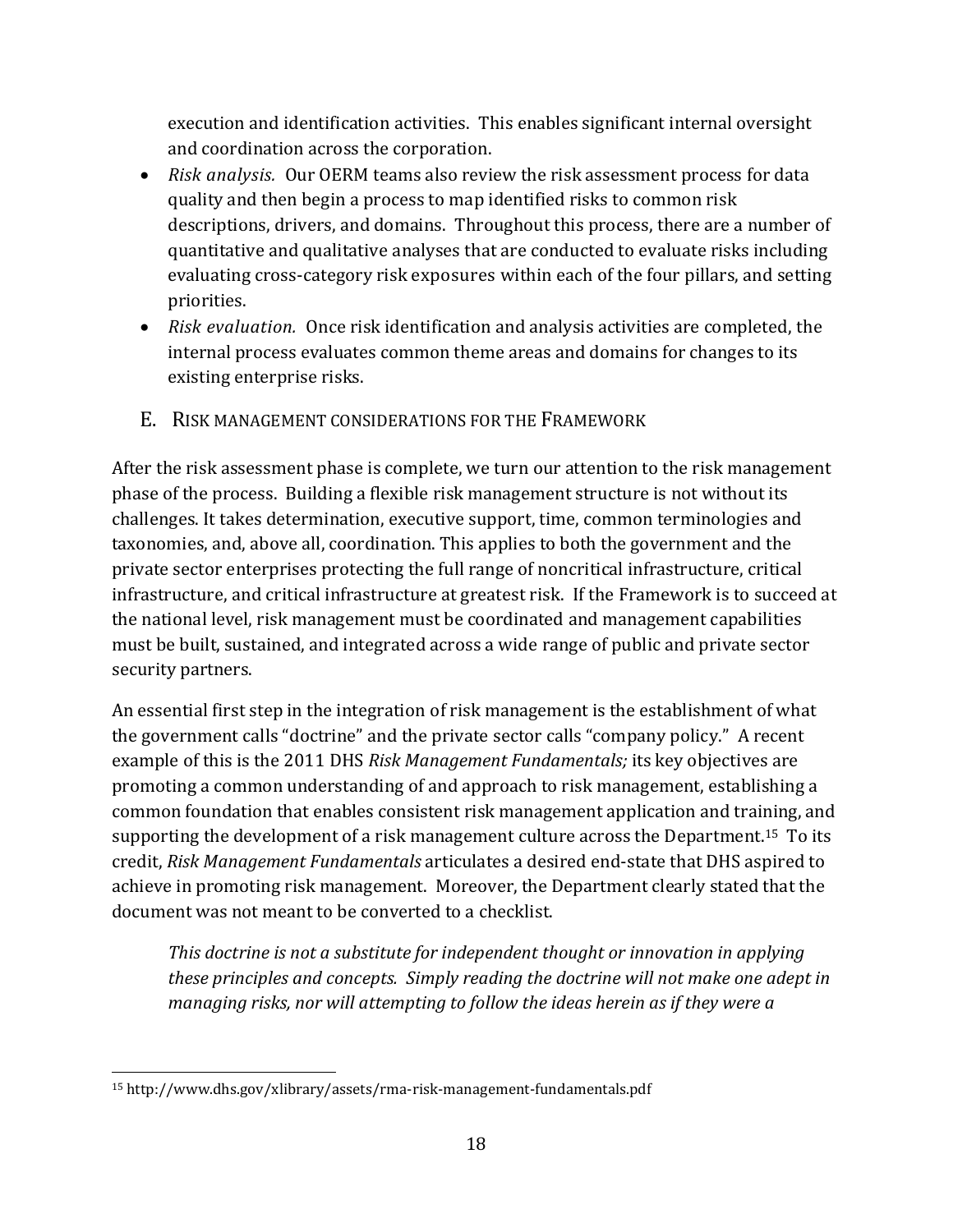*checklist; rather, doctrine serves to shape how one thinks about the issues that you are considering and should be applied based on the operating environment.<sup>16</sup>*

This caution against checklists is an important one. It would be unfortunate if the Framework turned into a series of checks and audits, eliminating the ability of a company to apply the practices and standards best suited to its own evolving environment, products, and services.

## *i. MICROSOFT'S RISK MANAGEMENT STANDARDS AND PRACTICE*

<span id="page-19-0"></span>Microsoft's Enterprise Risk Management (ERM) Program supports Microsoft's core business objectives by providing insight into the company's most significant short and long-term risks, ensuring accountability and management of these risks, and facilitating a global and programmatic approach to risk management. The existence of an effective ERM Program helps provides a Board of Directors with assurance that the company, including its leadership, is managing risk effectively. In addition, ERM provides business owners within the company with management tools to improve business decision-making and performance. Microsoft's ERM Program is aligned with the ISO 31000: 2009 Risk Management Standard. <sup>17</sup>

The goal of risk management is not to eliminate all risk but rather to mitigate, transfer, or accept risk through organizational, technical and programmatic efforts that supported and sustained through company-wide risk management offices and programs. Given our global business model, which includes the delivery of online and cloud services to many industries around the world, Microsoft has experience with a variety of international standards and best practices for managing enterprise risk. Microsoft has invested extensively in developing a risk management program that is appropriate for our business.

From Microsoft's perspective, organizing risk reduction efforts around prevention, detection, response, and recovery can enable critical infrastructures to build robust, sustainable, and repeatable processes for improving cybersecurity.18 Three of these four areas (prevent, detect, respond, and recover) have mature capabilities that are anchored in international standards and amplified through best practices. In detection, where there are no globally accepted supporting standards, we have built several best-of-breed practices to address the rapidly evolving threat landscape.

## <span id="page-19-1"></span>*ii. THE "PREVENT, DETECT, RESPOND, RECOVER" APPROACH TO RISK MANAGEMENT*

 $\overline{a}$ <sup>16</sup> *Id.*

<sup>17</sup> http://www.iso.org/iso/home/standards/iso31000.htm

<sup>&</sup>lt;sup>18</sup> This is similar to the approach put forward by DHS in its description of cybersecurity in the Homeland Security enterprise. *See* https://www.us-

cert.gov/sites/default/files/gfirst/presentations/2012/auto\_intel\_sharing\_cybersec\_fonash.pdf.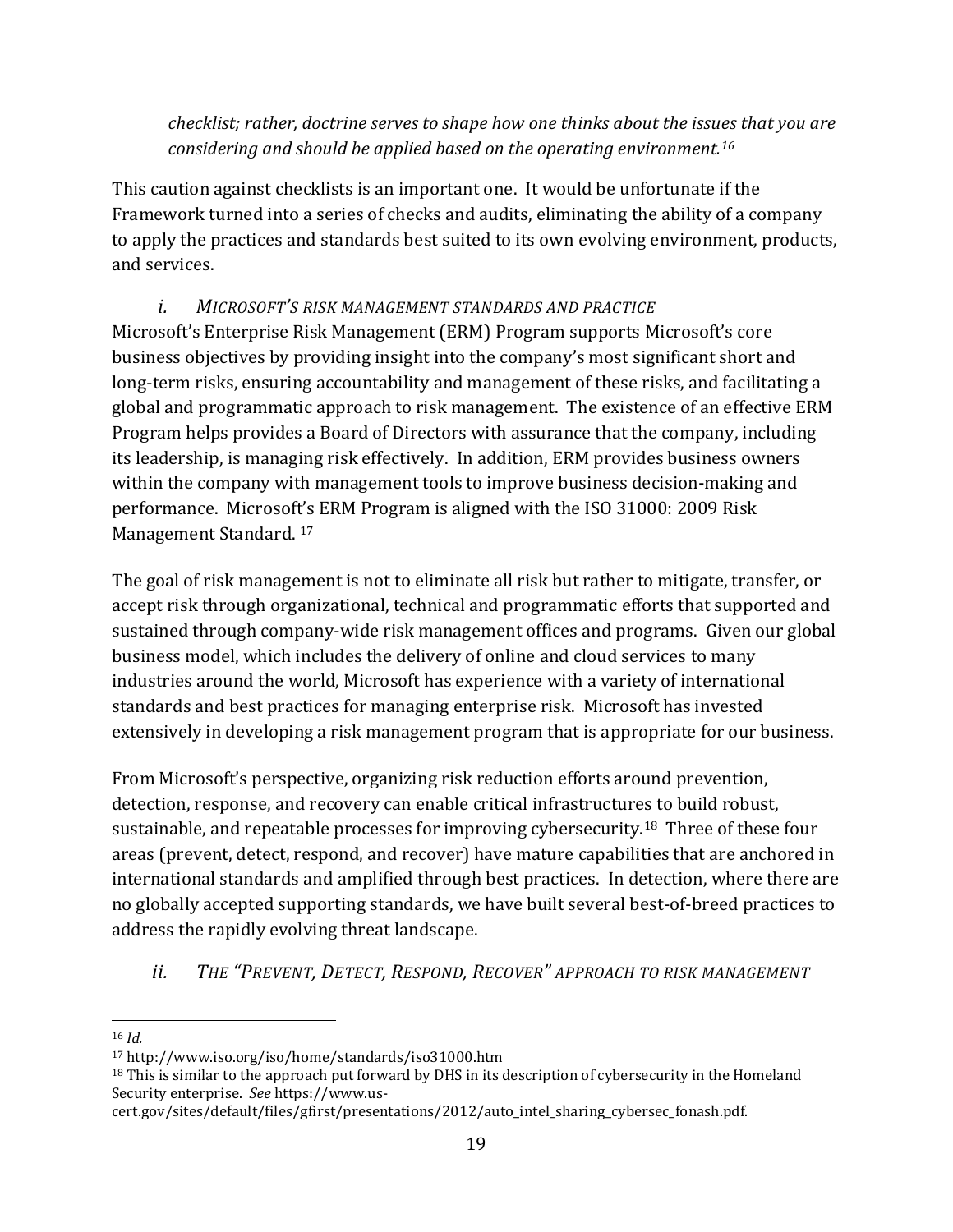Microsoft believes that as a part of the Risk Management component of the Framework, NIST should apply the "Prevent, Detect, Respond, Recover" approach. As set forth more fully below, critical infrastructures will benefit from having a clear risk management process spanning these elements. It is noteworthy that this same approach benefits NCIs as well.

### **a. Prevent**

<span id="page-20-0"></span>After risk has been assessed and prioritized, it is important to take steps to manage it. A large part of risk management is focused on preventing events from happening (i.e., decreasing their likelihood), containing events from expanding, and/or preventing events from causing damage if they occur (i.e., decreasing their impact). Doing some combination of both mitigates the risk. Microsoft's ERM program helps inform risk owners where and what preventive controls to invest in and tracks the effectiveness of those controls over time. This provides constant feedback and insight into the state of risk.

The prevention element of the risk management program should enable enterprise risks to be tracked and then reported to the right level in a company, with the most significant risks being made known to the Board of Directors. As a part of the prevention process, from a leadership perspective, it is important to include the following elements in any analysis:

- Changes in the risk drivers or scenarios within an enterprise risk area
- Progress since the last update (e.g., risk mitigation or improvements in controls)
- Changes in direction or timing for reduction or mitigation (e.g., milestone changes)
- Risk ownership and support from the responsible organizations (e.g., changes due to reorganizations)
- Related high risk audit issues that are open or pending

## 1. Challenges

<span id="page-20-1"></span>There are several overarching challenges in the prevention aspects of risk management. Ensuring strong prevention requires careful management of all three of these elements:

- Executive buy-in is necessary to establish, fund and manage enterprise risk management programs and to make the investments in risk mitigations, transfer, or acceptance that enable the business to maintain appropriate levels of cybersecurity. To that point, developing and maintaining a successful ERM program is a substantial long-term commitment. The need to drive on-going processes, and ensure common approaches across the spectrum NCI, CI, and CIGR is hard because of rapid changes in threats, technologies, operational requirements, and more.
- Defining roles and responsibilities across the enterprise and ensuring readiness of the related elements such as response and containment also present challenges to those that drive protect efforts at the enterprise level.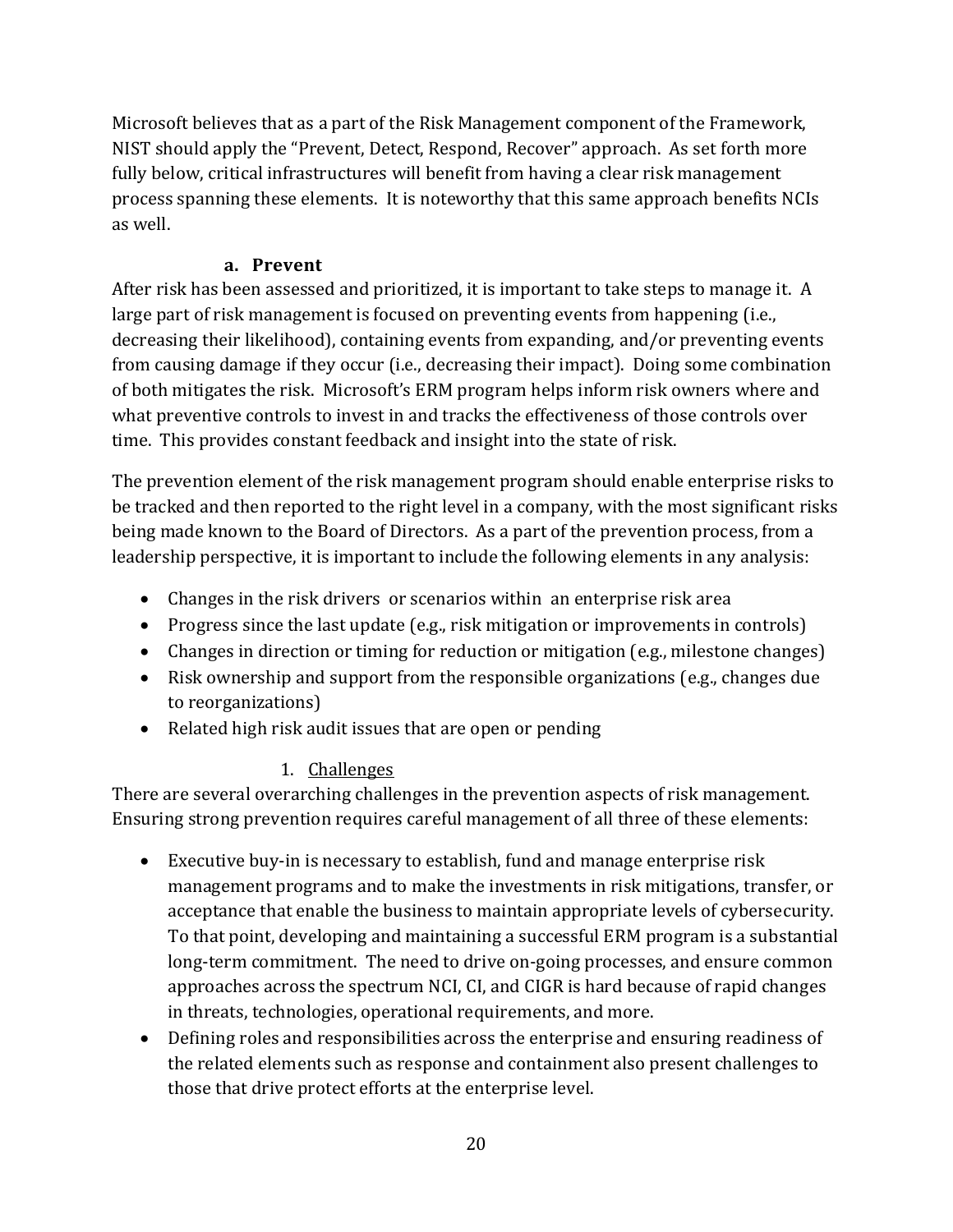This issue is also a blend of physical security and cybersecurity, thus it presents a series of challenges related to protecting cybersecurity assets from physical risks.

#### **b. Detect**

<span id="page-21-0"></span>Microsoft uses a multi-layered approach to detecting cyber incidents, with responsibility spread among the business units across the company. Data is collected from systems and devices by using common industry tools and standards, through well-known Microsoft products or security organizations, as well as through Microsoft's own internal processes and technologies. That data is then analyzed by the teams that administer the environments in order to detect isolated incidents, and by a centralized group that looks for attacks against multiple business groups or advanced attacks by determined adversaries. Microsoft's privacy practices, the applicable privacy statements, and relevant regulatory or contractual requirements provide a framework to help ensure that the data is appropriately handled throughout the detection lifecycle.

In our current threat environment, detection may be the most critical of the four risk management areas. Talented and patient adversaries will delete logs, change data, and take whatever actions are necessary to gain and retain access to a network. Detecting when an attacker has gained access to a network, system, or asset requires incredibly skilled forensic investigators equipped with cutting-edge tools and resources. As the Framework builds out an approach to detection, several competencies should be considered:

- *Dedicated threat intelligence*. For a CI to be able to defend against targeted attacks, it is critical that a company have internal teams in place that have the skill sets to develop and consume threat intelligence.
- *Continuous monitoring*. Continuous monitoring should be a part of any company's approach to detection. With the appropriate monitoring capabilities in place, adequate data will be available to determine whether a compromise has occurred. Monitoring services should be divided into three high-level categories:
	- o Baseline security monitoring for broad detection of malicious or anomalous network activity;
	- o Specialized security monitoring for critical assets and critical processes; and
	- o Data analysis and reporting to provide telemetry to other key internal security detection and response partners across the enterprise.

If an anomaly is detected and triaged, the detection process should then transition into an established and defined process for incident response.

 *Forensics*. In addition to threat intelligence and continuous monitoring, in today's threat environment the Framework must take into consideration the critical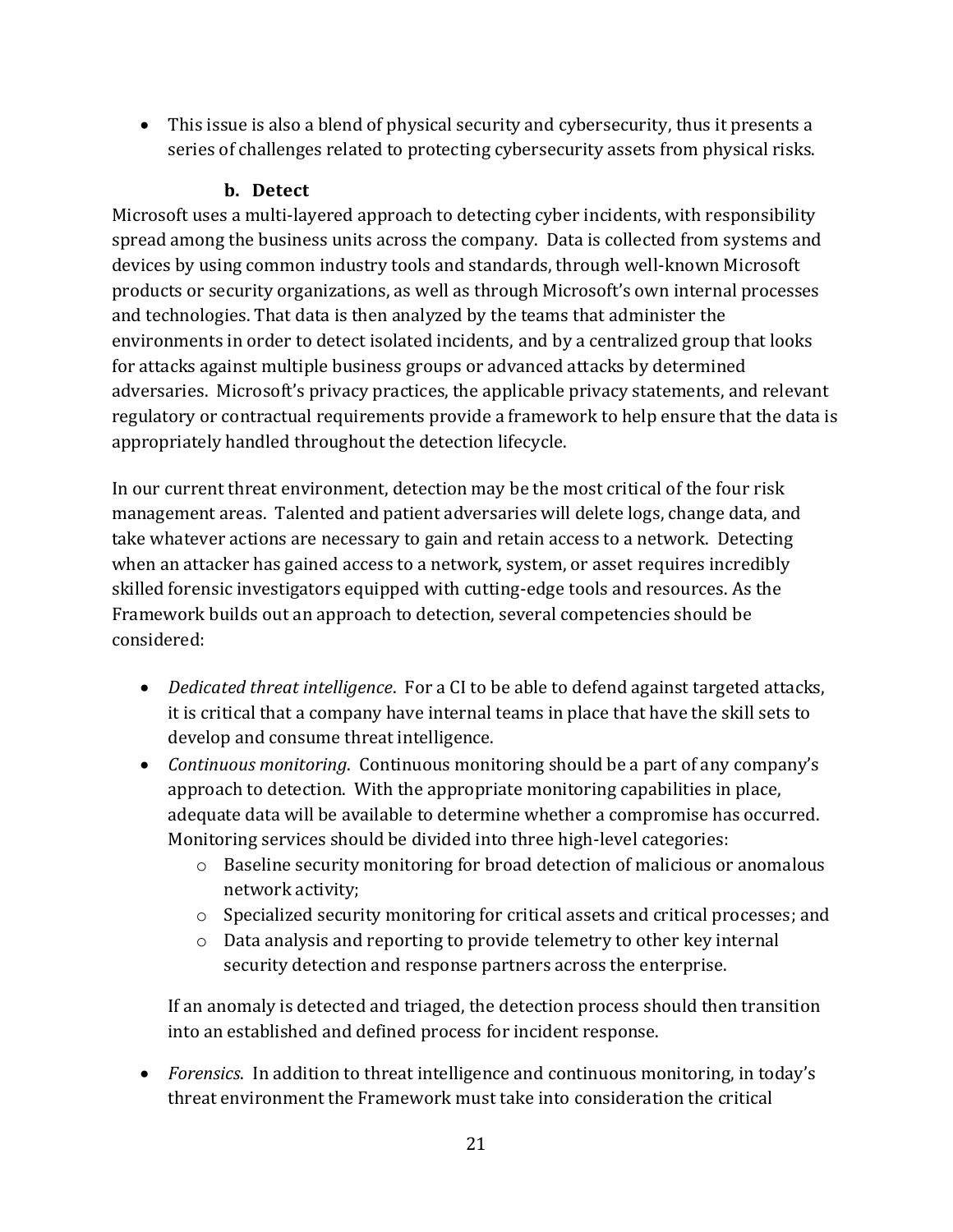importance of strong forensic capabilities as an element of detection. This is not only a technology issue, but one of personnel as well. If an attack is crafted by a nation state, and is thoughtful and well-resourced, then the forensic team tasked with uncovering such a compromise must be similarly skilled at uncovering such an attack. While this may sound daunting, it is absolutely essential to find personnel who have strong forensic skills and provide them with tools and technologies to enable continuous monitoring and threat intelligence.

## 1. Challenges

<span id="page-22-0"></span>The persistence and evolving skill sets of determined attackers, combined with sophisticated threat vectors, greatly complicate detection. Among the key challenges in detection is the need for greater amounts of actionable intelligence. With the increase in available intelligence, CIs should be able to bring improved information assurance and risk management strategies together into a common framework that provides stakeholders with a better understanding of the risks across the organization. The more actionable information that CIs can obtain through information exchange initiatives, the better they can identify, understand, and act to reduce cybersecurity.

The majority of information exchange and collaboration of threat intelligence reporting is done by using informal and ad hoc channels that require the building of partnerships and networks amongst the security and technology communities. A trusted information exchange community would greatly improve CI understanding of the threat landscape outside of their corporations and would enable partner organizations to improve their ability to proactively predict and defend against threats that may cross business or technology verticals.

## 2. Recommendations

<span id="page-22-1"></span>Microsoft recommends that NIST, in the development of the Framework, should:

 Convene a work stream with representatives of the Departments of Homeland Security and Defense, and the defense, banking and finance, IT, and communications sectors on how to advance the development of detection and containment with respect to critical infrastructure systems.

Microsoft recommends that the Framework include:

- Discussion of security monitoring, advanced analytics, automation, and a process to determine how to assure these can be applied in a practicable, scalable manner.
- Discussion of advanced detection and containment, including developing more private sector capabilities for "intelligence gain and loss" decision-making to better manage risks from determined adversaries to CIGR.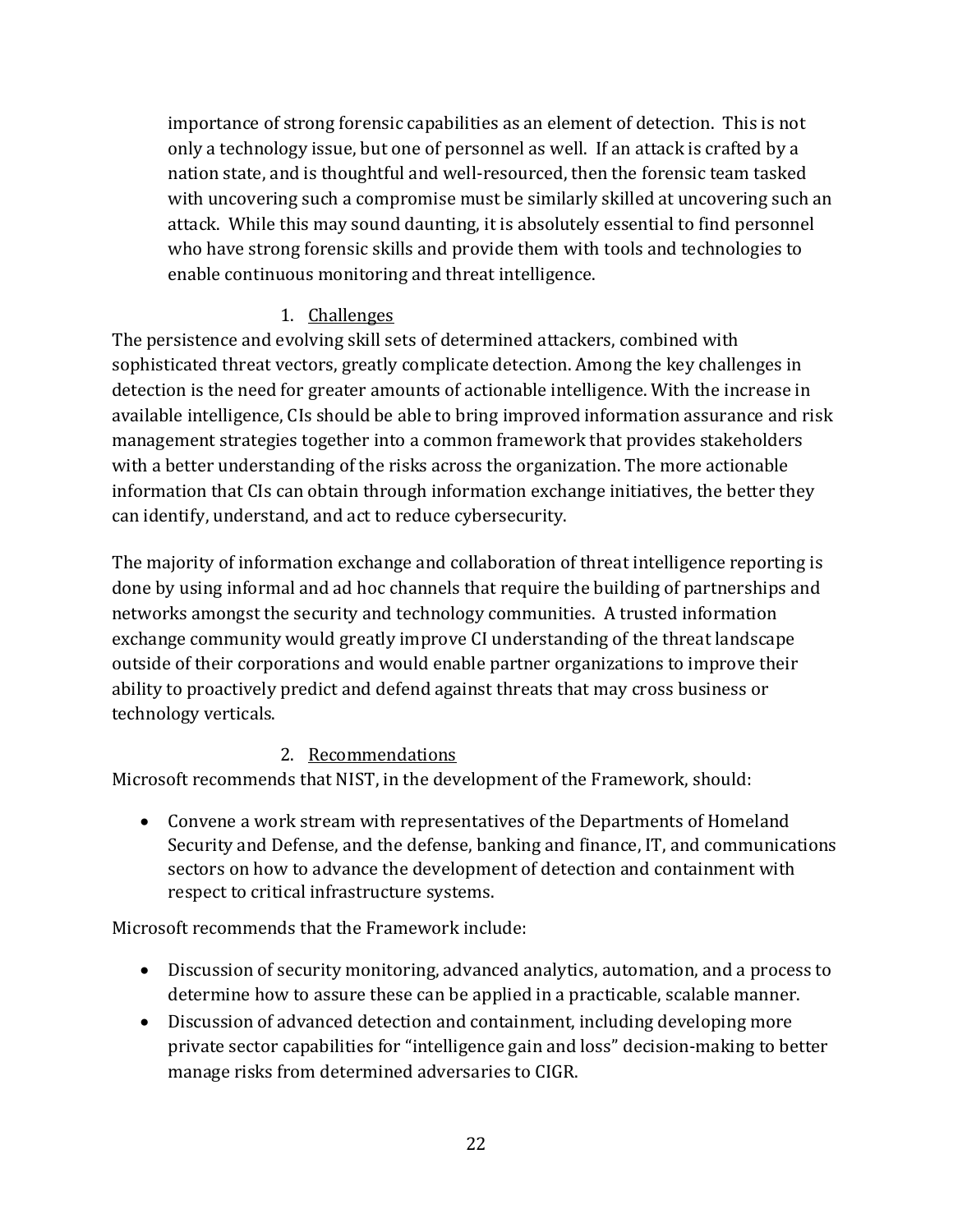### **c. Respond**

<span id="page-23-0"></span>Many companies are faced with two different types of response: to defend the enterprise itself, and to mitigate an impact to customers. As NIST considers what is needed to support the "response" portion of the risk management framework, Microsoft would strongly encourage NIST to consider the Incident Command System (ICS) as a foundation for any recommendations. ICS has an established history of success in the United States, and it is a well-recognized approach for incident response.<sup>19</sup> Some of the strengths of ICS include:

- Allowing for the integration of facilities, equipment, personnel, procedures and communications operating within a common organizational structure.
- Enabling a coordinated response among various jurisdictions and functional agencies, both public and private.
- Establishing common processes for planning and managing resources.<sup>20</sup>

Clearly, incident response is a priority for all companies in the IT sector, given the ways in which attackers attempt to use vulnerabilities in software or compromise features in a product or service to commit some harm. There are a number of steps that can be considered when looking at incident response, in particular for CIs.

For example, there are draft international standards relevant to vulnerability management. When a company is assessing whether a vulnerability merits activating an incident response process, that process should reflect the draft ISO/IEC standards on Vulnerability Handling and Vulnerability Disclosure, ISO/IEC 30111 and ISO/IEC 29147 respectively. This may also include creating a Common Vulnerabilities and Exposures (CVE) identifier, <sup>21</sup> and taking steps to assess the severity<sup>22</sup> and exploitability<sup>23</sup> of the vulnerability at issue.

## 1. Challenges

<span id="page-23-1"></span>Microsoft has experienced or observed the following challenges related to response capabilities and programs:

- *Process and discipline are foundational to response.* A clearly documented and exercised process enables enterprises to rapidly identify and mobilize incident responders; assess and triage issues; determine potential impact, and coordinate agreement on a response plan for the issue.
- *Coordinated vulnerability disclosure can reduce risk to the cybersecurity ecosystem including critical infrastructures.* Software, hardware, and service vulnerabilities

 $\overline{a}$ 

<sup>19</sup> http://www.training.fema.gov/EMIWeb/IS/ICSResource/index.htm

<sup>20</sup> http://www.fema.gov/incident-command-system#item1

<sup>21</sup> http://cve.mitre.org/

<sup>22</sup> http://technet.microsoft.com/en-us/security/gg309177.aspx

<sup>23</sup> http://technet.microsoft.com/en-us/security/cc998259.aspx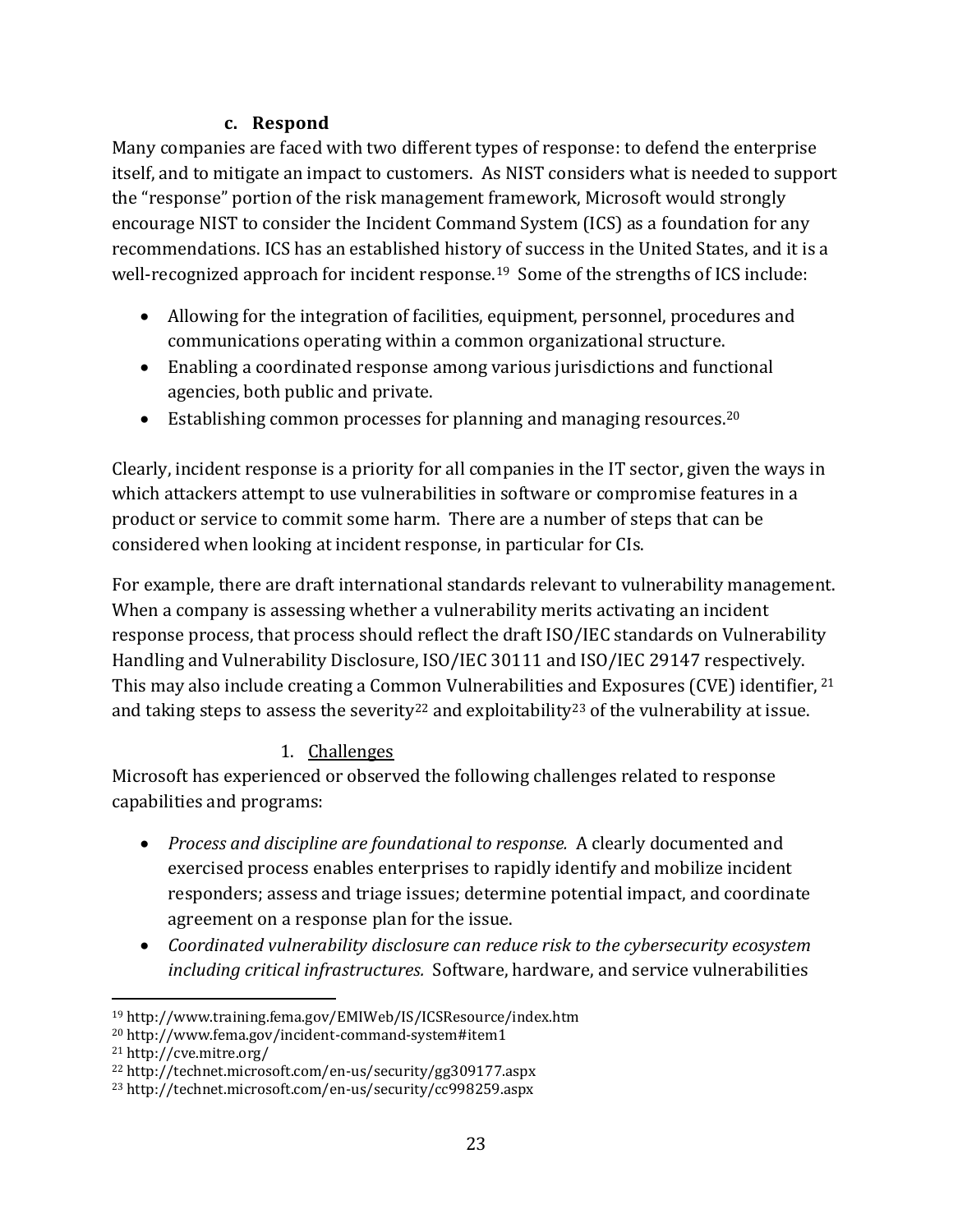that are discovered should be shared directly with vendors who make them to mitigate the potential for "zero day" incidents which increase risks across CIs. 24

- *Cybersecurity response is increasingly complicated.* Responding to cybersecurity incidents is complicated by the complexity of attacks and by the potential actors who are developing and delivering exploits that target critical infrastructures. The increasing prevalence of technical exploits and attack methods that are display a sophisticated level of "trade craft" can complicate response. First, the complexity makes it hard to triage and assess damage. Second, it can be costly and time consuming to fix the issue technically or from a process perspective.
- *Multinational corporations need to engage with cybersecurity organizations and initiatives in different countries*. These often have similar requirements, such as defining systems to share information about threats and incidents. However, the technical implementations are often incompatible, for example by defining different data schemas.
- *Organizations compromised by a cyber-attack are often reluctant to share information, such as indicators of compromise (IOC) with third parties*. Similarly, security vendors who investigate specific intrusion sets are reluctant to share IOC as they see them as a sales differentiator. These behaviors ultimately result in reduced protections for all organizations that may be targeted by a common threat actor.

## 2. Recommendations

<span id="page-24-0"></span>Microsoft recommends that the Framework include the following international standards and approaches:

- Discussion of vulnerability disclosure policy, and Coordinated Vulnerability Disclosure (CVD) and ISO/IEC 29147 as a standard. CVD is a cooperative system of between vulnerability reporters and vendors that is designed to help mitigate cybersecurity risks. Organizations may differ on vulnerability disclosure policies, but clearly defining such policies helps prevent conflict and maintain consistency in communication.
- Discussion of vulnerability handling for IT products and services, including draft ISO/IEC 30111 as a standard
- Standards for common data format for the description and exchange of information about incidents between CSIRTs (Computer Security Incident Response Teams), such as the Incident Object Description Exchange Format (RFC 5070).

### **d. Recover**

<span id="page-24-1"></span>An organization's ability to recover from a cybersecurity incident is largely dependent on its overall capabilities for reliability and resiliency. Reliability means more to Microsoft

 $\overline{a}$ <sup>24</sup> http://www.microsoft.com/security/msrc/report/disclosure.aspx#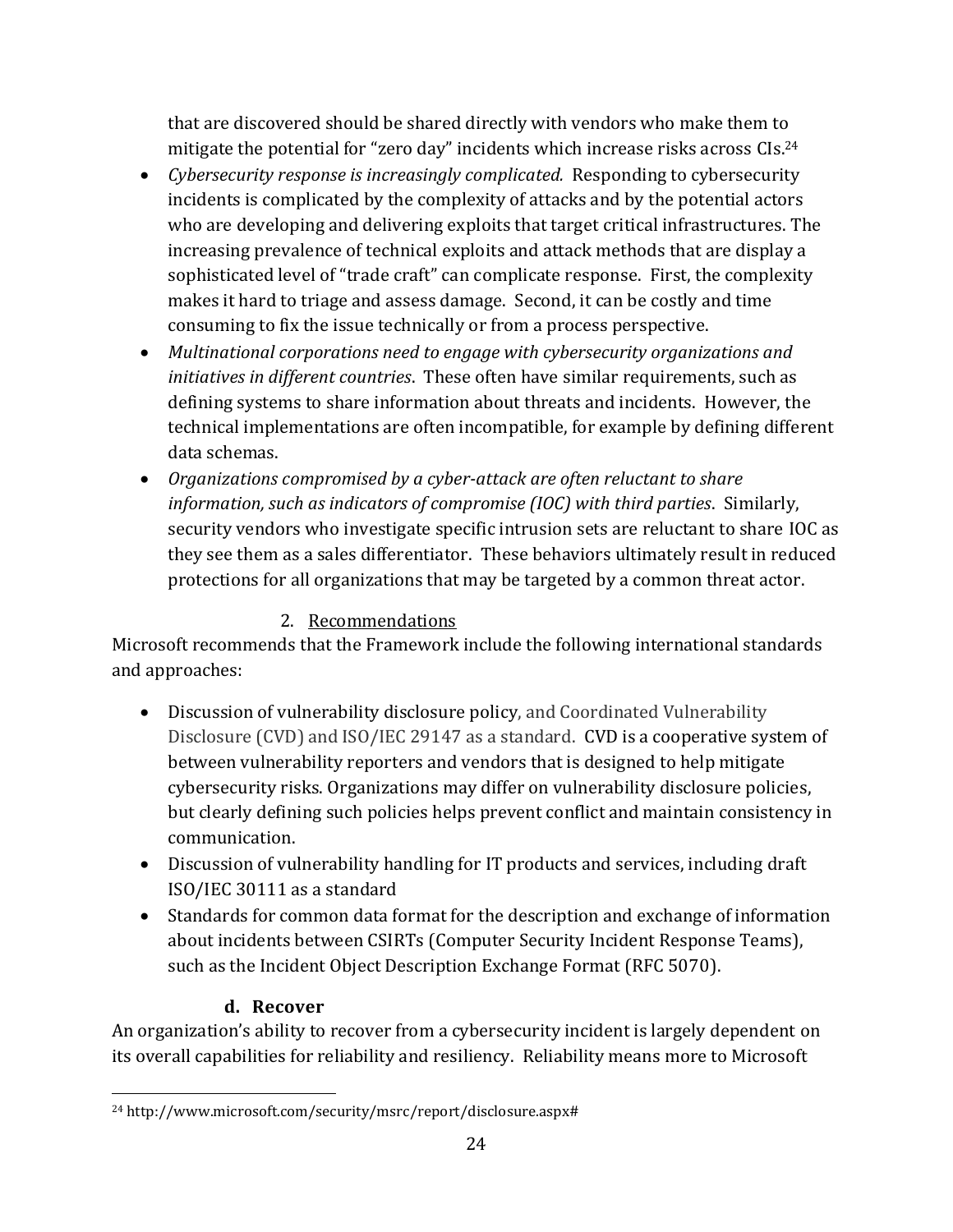than simply making dependable software and services. It also means investments in processes and technology to improve reliability, a continuing focus on every customer's experience, and active partnerships with a wide variety of software and hardware companies.

Traditionally, enterprises are managed with a focus on avoiding failures. Major services such as cloud services are also often viewed through the same lens of failure avoidance. However, the scale and complexity of the modern enterprise and the cloud services environment brings inherently different reliability challenges than were faced by the traditional enterprise or hosted services of the past. Despite the best plans and detailed risk management efforts, hardware will fail, people will make mistakes, and software will contain vulnerabilities. Accordingly, the Framework should enable CIs to develop appropriate strategies and plans to account for the recovery (down time within a specified and appropriate window based on business needs) of key assets and resources, and their resiliency (no down time).

From a Business Continuity Management perspective, the Framework should consider the following standards: BS25999, ISO 22301, ISO22399, and NFPA1600. These standards collectively help ensure timely, relevant, and accurate operational information by specifying processes, systems of work, data capture, and management. Although these standards provide a solid grounding, businesses nevertheless face a range of challenges, many of which cannot be anticipated. The efforts to address these complex challenges are overseen by an effective Enterprise Business Continuity Management (EBCM) program.

The primary objective of an EBCM program should be to ensure the existence of effective, reliable, well-tested recovery and resiliency processes, systems, plans, and teams that can be counted on during an event to support the continuity of business operations and to minimize adverse impacts. The EBCM program assists leadership in identifying, managing, and tracking business continuity risks throughout the company from an "all-hazards" approach, which includes cybersecurity.

From an operational standpoint, there are certain specific principles and practices that should be kept in mind when thinking about recovery. <sup>25</sup> For example:

 *Design for recoverability.* When the unforeseen happens, the service must be capable of being recovered. As much as possible, a service or its components should recover quickly and automatically. Teams should be able to restore a service quickly and completely if a service interruption occurs. For example, the organization should

 $\overline{a}$ <sup>25</sup> http://blogs.technet.com/b/trustworthycomputing/archive/2012/09/12/fundamentals-of-cloud-servicereliability.aspx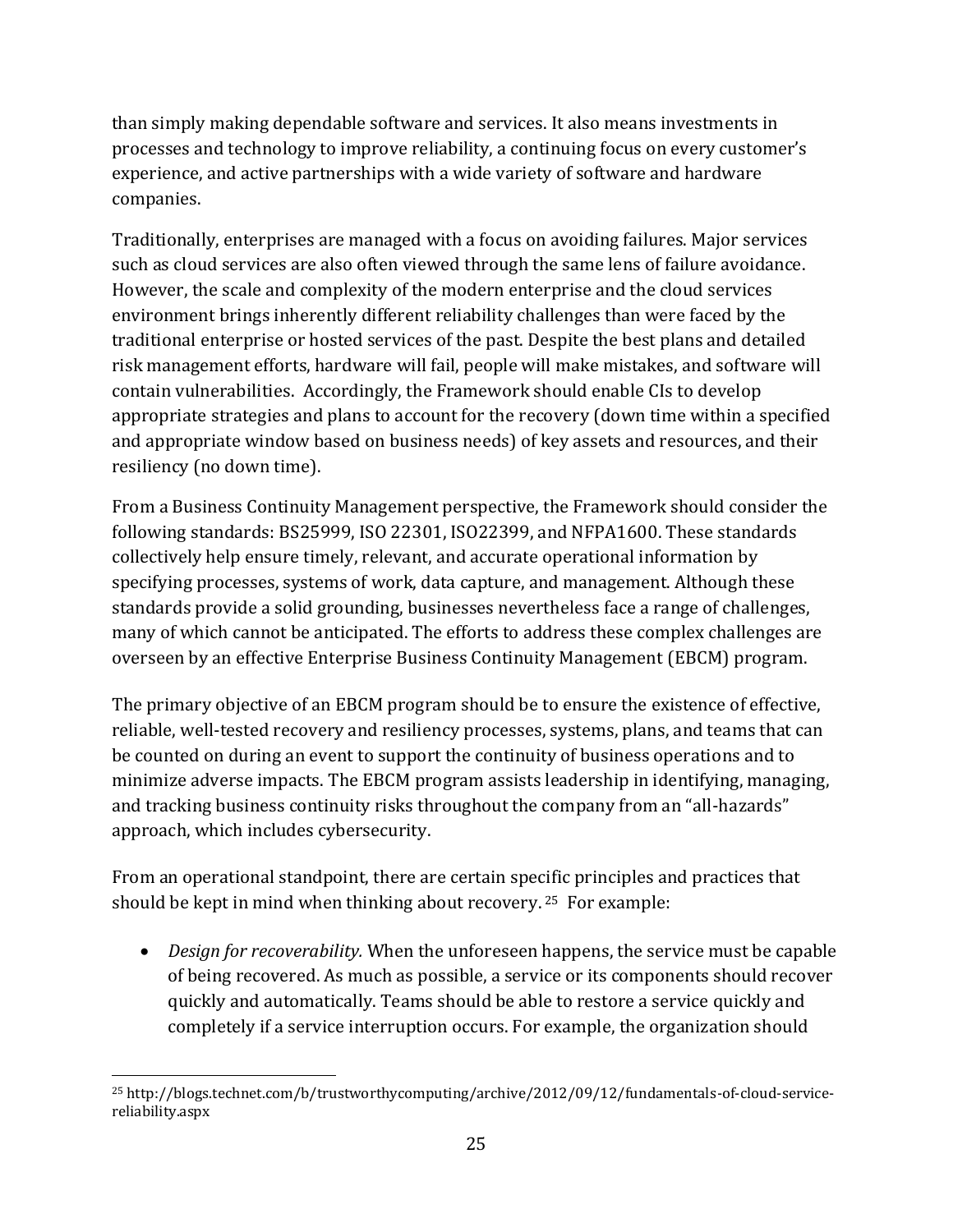design the service for component redundancy and data failover so when failure is detected, whether it's one component, a group of servers or an entire physical location or data center, the service automatically uses another component, server(s), or physical location to keep the service running.

- *Diagnostic aids.* Use diagnostic aids for root cause analysis of failures. These aids must be suitable for use in non-production and production environments, and should rapidly detect the presence of failures and identify their root causes using automated techniques.
- *Automated rollback.* Create systems that provide automated rollback for most aspects of operations, from system configuration to application management to hardware and software upgrades. This functionality does not prevent human error but can help mitigate the impact of mistakes and make the service more dependable.
- *Defense–in-depth.* Use a defense-in-depth approach to ensure that a failure remains contained if the first layer of protection does not isolate it. In other words, organizations should not rely on a single protective measure, but rather, factor multiple protective measures into their service design.

## 1. Challenges

<span id="page-26-0"></span>The move from traditional enterprise computing to cloud computing services brings many new opportunities and conventional thinking about the cost trade-off between a traditional concept of reliability and the cost savings available by using redundant low-cost equipment and data replication. These challenges include: understanding the cost tradeoffs that come with reliability, which are very important for critical infrastructure owners and operators; shifting thinking to plan for failure and not avoid it; and new levels and forms of interdependency. <sup>26</sup>

- *Cost of reliability*. It is important to understand that there are cost tradeoffs associated with some reliability strategies, and these need to be factored into the decision about how to implement a service with the right level of reliability, and at the right cost. This could also entail determining which features to include in the service and prioritizing the degree of reliability that is associated with each feature.
- *Plan for failure*. It is not easy to expand an enterprise's focus from preventing failures to include a focus on reducing the amount of time it takes to recover from a failure. As enterprises (including critical infrastructure operations) began to integrate cloud services into parts of their business, it is important to understand that some degree of failure is inevitable, and it is vital to have recovery strategies in place. If personnel have a clear understanding of how failure can occur, it will improve the enterprise's ability to recover.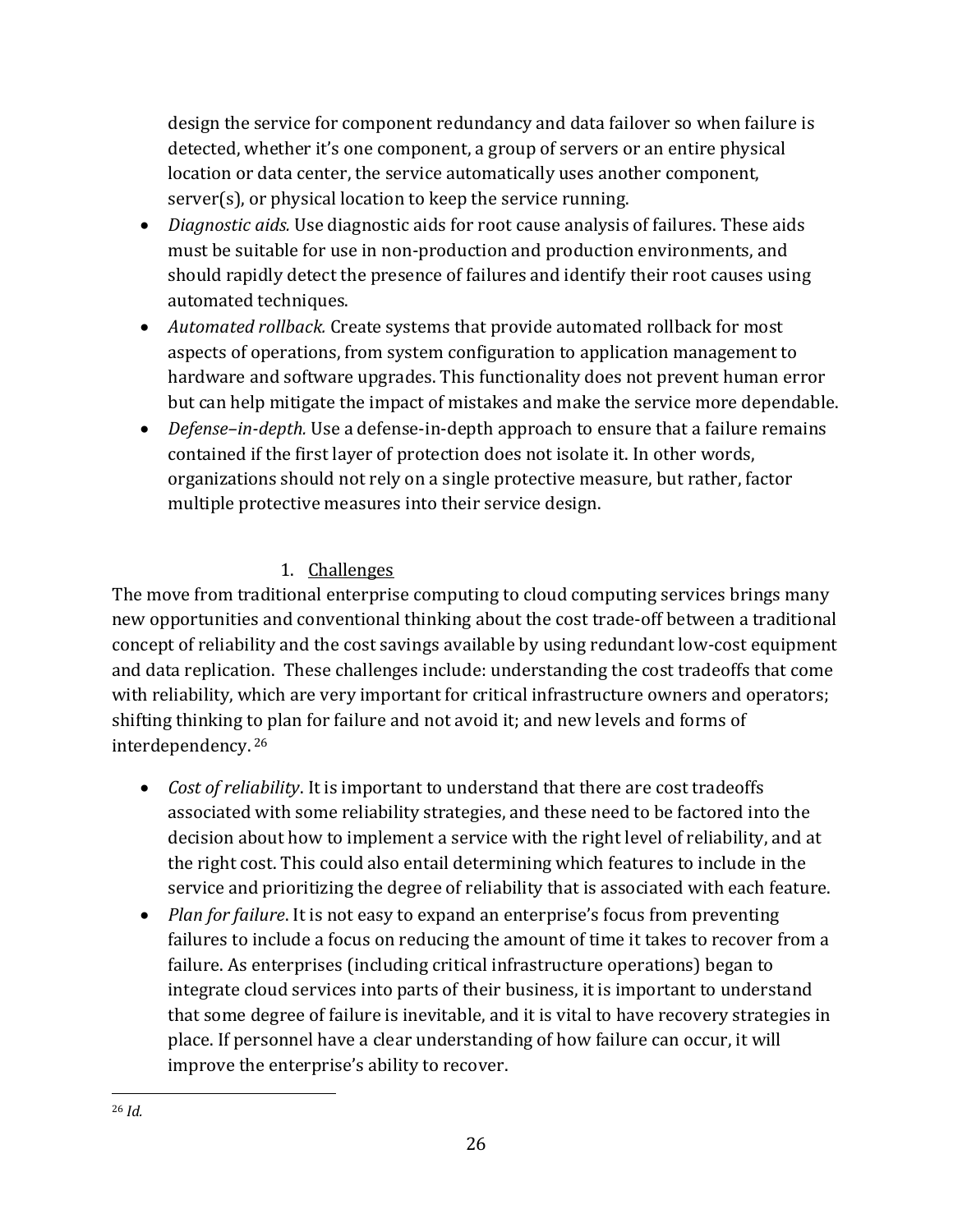*Interdependency*. Interdependency and resiliency remain key business challenges for all enterprises. It is critical, both at a national level and within a company, to have a strong process to identify key interdependencies. The NIPP has invested heavily in understanding interdependencies at the national level.<sup>27</sup> The Framework should build on the NIPP work to understand and assess critical interdependencies as a part of the "recovery" framework.

### 2. Recommendations

<span id="page-27-0"></span>Microsoft recommends that NIST, in the development of the Framework, should:

- Consider the applicability of Enterprise Business Continuity concepts to recovery efforts for critical infrastructures and explore concepts of tolerable or acceptable risks, and costs that are associated with increasing reliability. In addition, the Framework should include ISO/IEC 22320 as a standard.
- Provide guidelines for the level of resources that are required to restore service in the event of a major incident. If the Framework sets prescriptive time frames for recovery (something Microsoft would not support), and that timeframe is a departure from what the commercial marketplace provides, then the Framework should include clear understandings for what happens when that CI is not available, how the CI's recovery process can be supported at the Federal level.

In addition, NIST should also recognize that there are certain governmental and legal impediments that exist in the recovery space today.

- First and foremost, the Federal Emergency Management Agency (FEMA) has a strong National Response Plan (NRP) that guides the way in which the United States will respond at the Federal level in the event of a disaster. As those involved in response and recovery know well, each critical sector has an "emergency support function" which details how the sector will respond in a crisis. However, the "cyber annex"<sup>28</sup> of the NRP that would be invoked in the event of a cyber disaster in the United States is not well understood or tested within the private sector, and would not support the recovery process well at this point in time. In the event that a cyber disaster is declared, NIST should review the cyber annex and ensure that it is revised to meet the needs of today's threats and recovery requirements.
- Another major impediment to recovery is the Stafford Act. In the event of a disaster in which the cyber annex is invoked and major CIs and CIGRs are in need of support and assistance, the Stafford Act may need to be revised to provide adequate

 $\overline{a}$ <sup>27</sup> The FCC provides an excellent overview of interdependencies in the Communications sector through the lens of the NIPP, *see* http://transition.fcc.gov/pshs/techtopics/techtopics19.html. <sup>28</sup> http://www.learningservices.us/pdf/emergency/nrf/nrp\_cyberincidentannex.pdf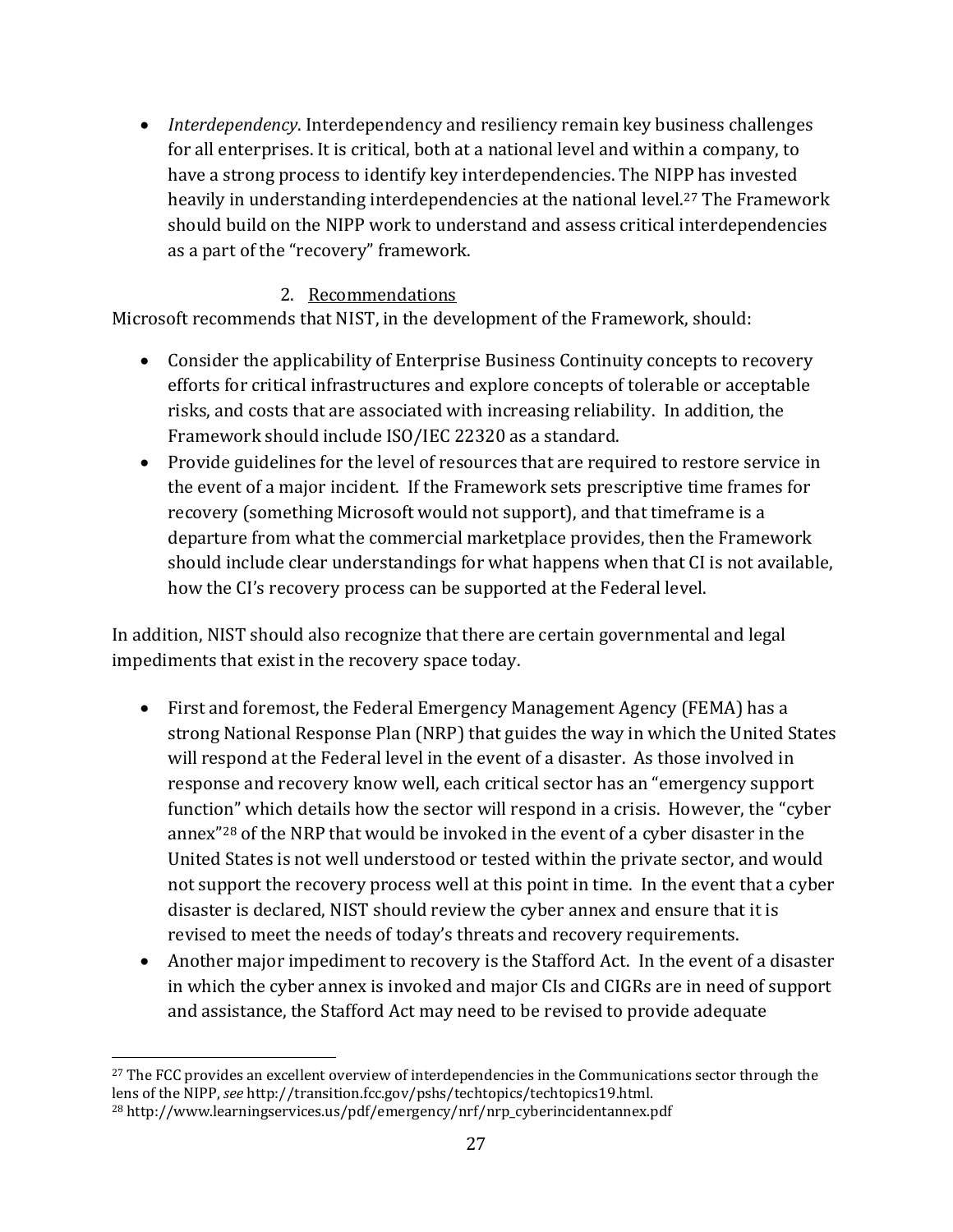resources and benefits to ensure that the private sector can be supported directly in a recovery requirement because of a CI or CIGR status.

• The Defense Production Act,  $29$  as amended, now includes critical infrastructure in the definition of "national defense." The Framework should seek to articulate how it may be used or leveraged by the private sector, particularly in those instances of CIGR where risk profiles may considerably exceed commercially reasonable practices.

<span id="page-28-0"></span>F. FUNDAMENTAL PRACTICES FOR IMPROVING ASSURANCE AND REDUCING RISK Throughout this RFI, we have focused on critical infrastructures; however, some practices apply in any environment where cybersecurity is a concern. Accordingly, the Framework should emphasize standards-based approaches that can improve assurance and reduce risk in areas such as the following:

- Secure development of software and services
- Supply chain security risk management practices
- Root cause analysis of cybersecurity incidents
- Hardware-based security and trust mechanisms
- Reliance on international standards in cloud computing deployment

### <span id="page-28-1"></span>*i. SECURE DEVELOPMENT OF SOFTWARE AND SERVICES*

Microsoft practices and promotes building security into every phase of software development. While reducing vulnerabilities is a clear benefit of using a security development process, there is growing evidence that investing in a security development process can also create operational and economic efficiencies for developers and end users alike.30 A strategic approach to addressing application risk integrates security practices into each phase of the application development process.

This approach begins with training development teams to stay educated on security basics and recent trends. Subsequently, developers establish security and privacy requirements for the application to be used as benchmarks against which the application's code can be measured. They also conduct risk assessments that identify functional aspects of the application requiring in-depth review.

During the design phase, teams set the security and design specifications to meet the previously identified standards and develop threat models to identify parts of the application with meaningful security risks. In the development phase, teams use approved tools and functions and employ static code analysis so that security requirements are met.

 $\overline{a}$ 

<sup>29</sup> http://www.fema.gov/defense-production-act-guidance-and-publications

<sup>30</sup> http://www.microsoft.com/security/sdl/learn/costeffective.aspx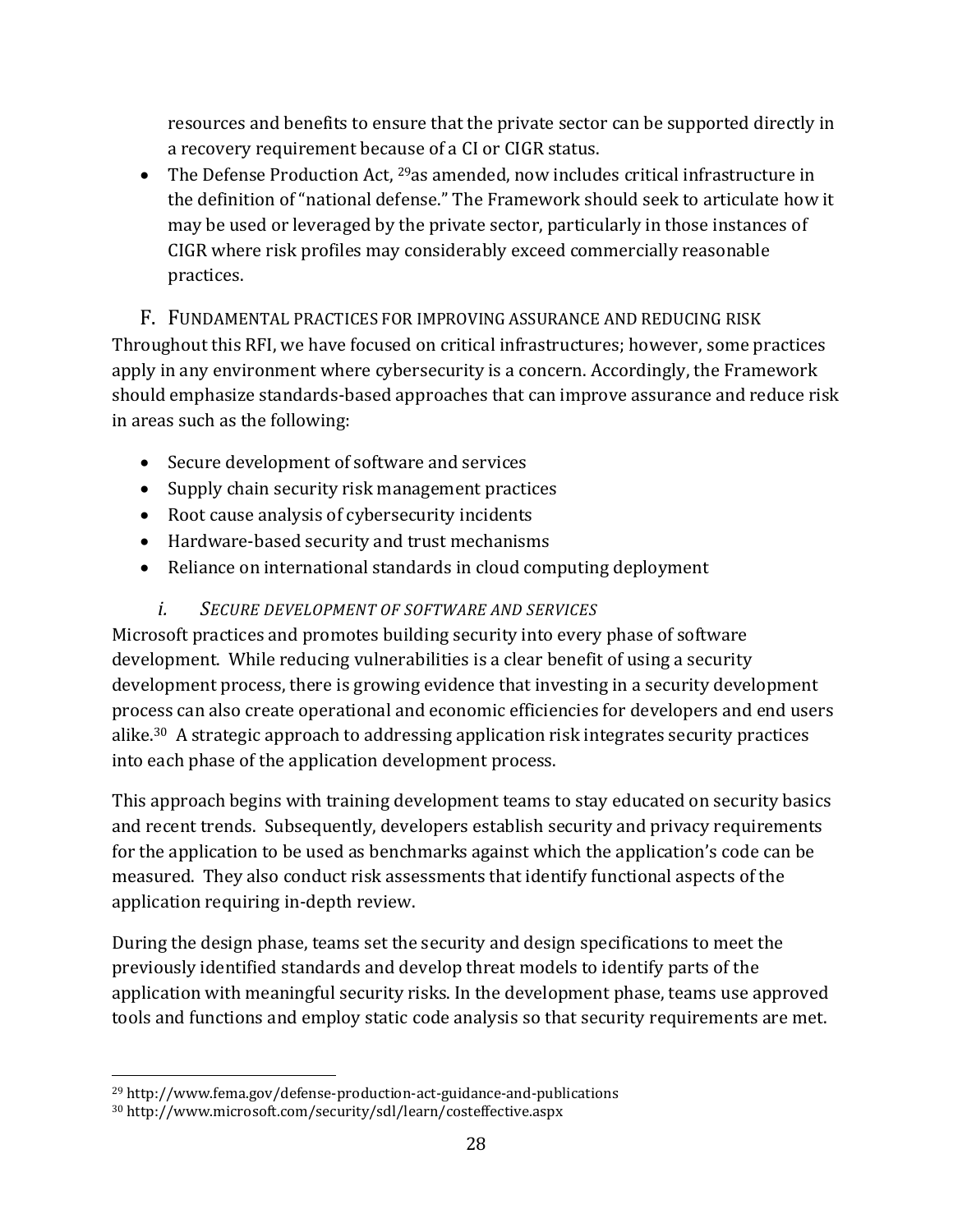During the testing phase, teams perform dynamic analysis based on risk areas identified, test the application, and review the application threat models. Finally, prior to distribution, teams develop incident response plans that detail how to remediate exploitable vulnerabilities discovered once the application is in the field. They also subject the application to a final security review.<sup>31</sup>

In November 2011, ISO published ISO/IEC 27034-1, an internationally recognized application security standard that provides frameworks and a process that can help inform a vendor's approach to building and operating a comprehensive application security program. The standard can also help an organization validate and identify gaps within its current application security program. Additionally, the standard can help an organization implement aspects of ISO/IEC 27001 via the systematic approach to risk management shared by the standards. ISO/IEC 27034-1 includes an annex that demonstrates how an existing development process based on the Microsoft Security Development Lifecycle (SDL) conforms to ISO/IEC 27034-1; this may help simplify an organization's efforts to implement the standard.

The SDL is a foundational element for reducing the risk of product vulnerabilities and protecting against the introduction of vulnerabilities—whether malicious or inadvertent during software development. The SDL is a security assurance process that focuses on software development at Microsoft. A mandatory engineering policy since 2004, the SDL has played a critical role in embedding security in software as well as in the working environment at Microsoft and improving the security of Microsoft's software products and online services. The SDL is both holistic and practical in its approach to reducing the number and severity of vulnerabilities in software. The SDL introduces security throughout all phases of the development process, incorporating accountability and continuous process improvement, such as ongoing security education and training of technical personnel within software development groups. This investment in personnel development helps organizations within Microsoft react appropriately to changes in technology and the threat landscape.

## *ii. ROOT CAUSE ANALYSIS OF CYBERSECURITY INCIDENTS*

 $\overline{a}$ 

<span id="page-29-0"></span>We believe that a greater understanding of the root causes of cybersecurity incidents can help prevent future incidents. A detailed analysis of the incidents organizations experience can inform the selection and prioritization of cybersecurity risk mitigations. There are a number of approaches to root cause analysis, and the test of a good approach is how well it facilitates analysis and produces actionable intelligence which can drive policy and operations. This information could improve critical infrastructure operations and as well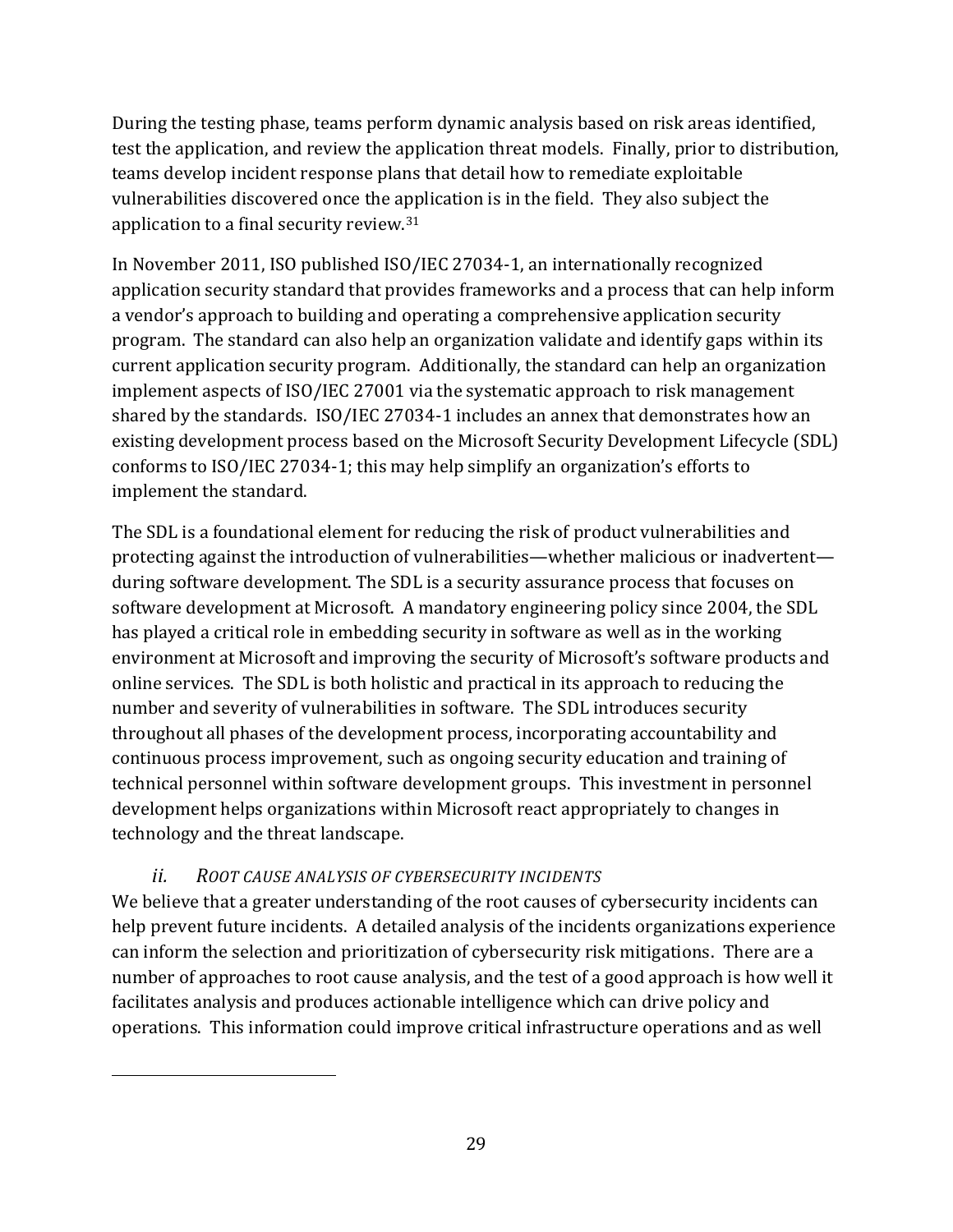as help IT vendors to make products and services more resistant to abuse, compromise or failure.

## **a. Challenges**

<span id="page-30-0"></span>There is no international standard or common methodology to measure and test the effectiveness of cybersecurity controls. Additionally, there are cultural, organizational, and potentially legal impediments that hinder the sharing of data which would provide insights needed to help the critical infrastructure owners and operators understand the real cause of the incident. Where data is provided, it is not always in a format that enables the required analysis.

## **b. Recommendation**

<span id="page-30-1"></span>In developing the Framework, NIST should work with the private sector to identify emerging best practices and/or standards which can be used to facilitate root cause analysis for cybersecurity incidents in critical infrastructure. These practices should include recording and analyzing incident data and the use of such analysis to prioritize the application of controls.

## <span id="page-30-2"></span>*iii. SUPPLY CHAIN SECURITY RISK MANAGEMENT PRACTICES*

Every company has a global supply chain. In today's economy where manufacturing depends on "just in time" delivery of critical components from a wide range of providers, the supply chain should be considered in both the risk assessment and risk mitigation phases of the security Framework. Enterprises (public and private) are concerned about cybersecurity risk management for their supply chain. Specific concerns about the supply chain include detection of malicious software inserted into a production environment, (e.g., an individual inserts malware, either custom or known, into the production environment); and detection of malicious configuration changes inserted into a production environment (e.g., an intruder gaining access to and reconfiguring a production environment with malicious intent).

By introducing rigorous security engineering requirements and review processes during software development, organizations mitigate the risk of supply chain compromise. In addition to the SDL, Microsoft employs policies, procedures and technology to help preserve the integrity of our software products. Before a product is released, Microsoft's policies require that the product be scanned for viruses and malicious code. We use specialized tools that examine each file within a product and scan it with state-of-the-art anti-malware software that uses virus signatures provided by multiple scanning tool vendors. We also apply techniques such as code signing to help protect product or service integrity.

Additionally, many organizations are searching for efficient mechanisms to identify and catalog software installed in their IT environments. Consistent and accurate data provides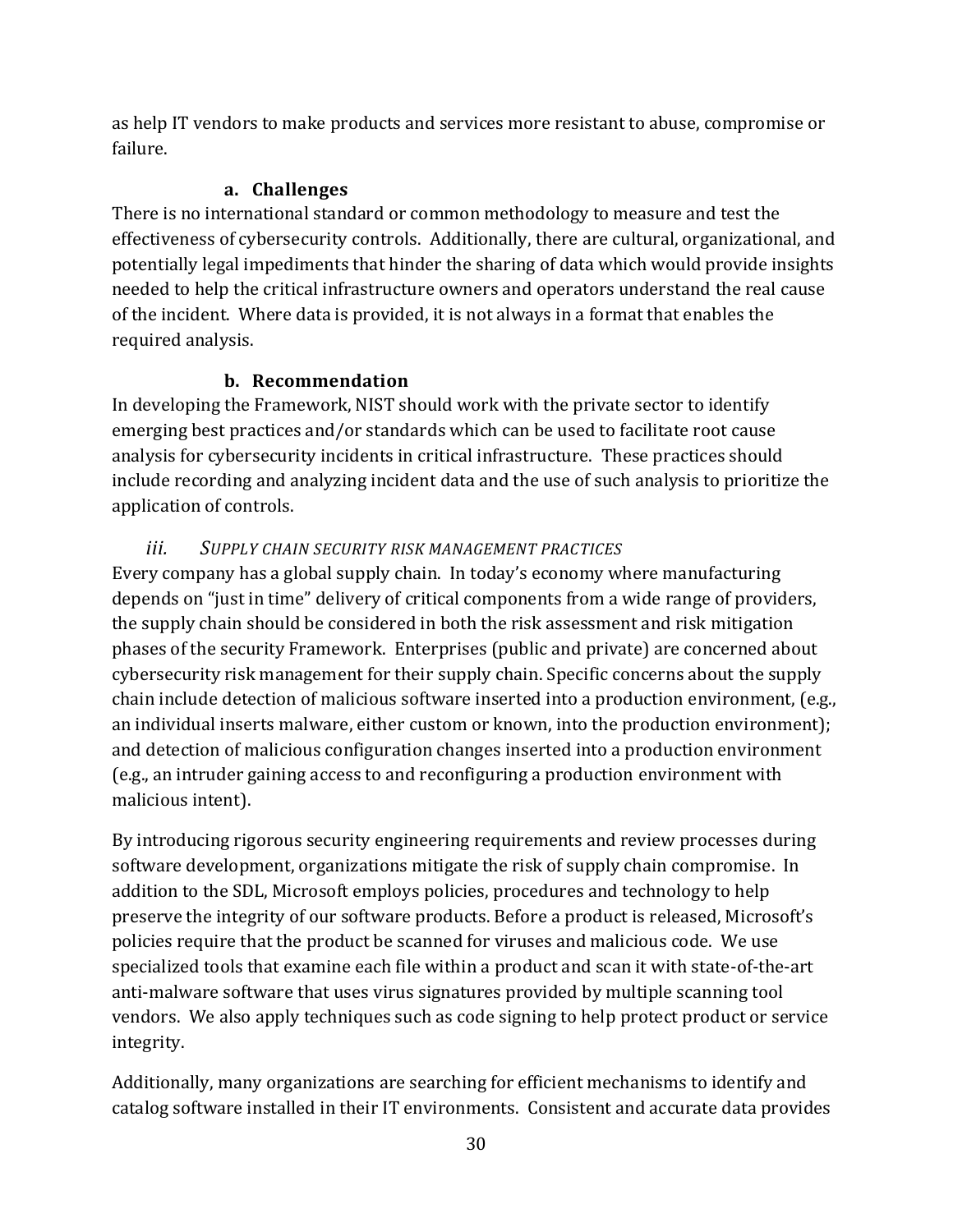a solid foundation to improving assurance in the IT environment. With the publication of ISO standard 19770-2, there is now an international standard for universally identifying software which makes it easier to track and manage the software running within the organization's environment. More work is needed to improve on the ISO standard to include richer set of information about the software, building the tools and systems necessary to consume the software ID tags for continuous monitoring and secure asset management purposes and ultimately to protect the IT environment from evolving and persistent threats.

#### **a. Challenges**

<span id="page-31-0"></span>One of the greatest challenges facing supply chain security risk management is the lack of a cohesive and coordinated strategy throughout the federal government. The recently released NIST Interagency Report, *Notional Supply Chain Risk Management Practices for Federal Information Systems* (NIST-IR 7622), attempted to synthesize various perspectives of government agencies along with extensive input from the private sector. While the resulting ten practices offer an array of supply chain assurance methods designed to help agencies manage risks associated with acquiring IT products, key challenges include meeting the need for transparency across the supply chain without increasing supply chain risk from targeted attacks while protecting the intellectual property of suppliers. As NIST begins development of a special publication on supply chain security, it is important to consider that supply chain risk management is not just about place of origin. More importantly, it is about the processes used to develop products.

Additionally, there is a lifecycle for supply chain risk management. It does not begin and end with procurement; supply chain risks can increase over time with upgrades or integration of grey market or other questionable materials into systems.

### **b. Recommendations**

<span id="page-31-1"></span>To ensure that supply chain risks are not exacerbated, the Framework should require that organizations use only genuine software that has been developed pursuant to well-known security standards and best practices. There are several standards-related efforts underway in supply chain risk management that could help address some of these concerns, including draft ISO/IEC 27036 and work in the Common Criteria.

In addition, we support further development and implementation of cross-industry best practices for software ID tags to aid in identifying and cataloging all software installed in an organization's IT environments. Microsoft supports and implements ISO 19770-2 for software ID tagging and continues to work with customers and cross-industry partners to encourage broader adoption thereof. In parallel, Microsoft also recommends developing and implementing cross-industry standards-based tools and systems needed to consume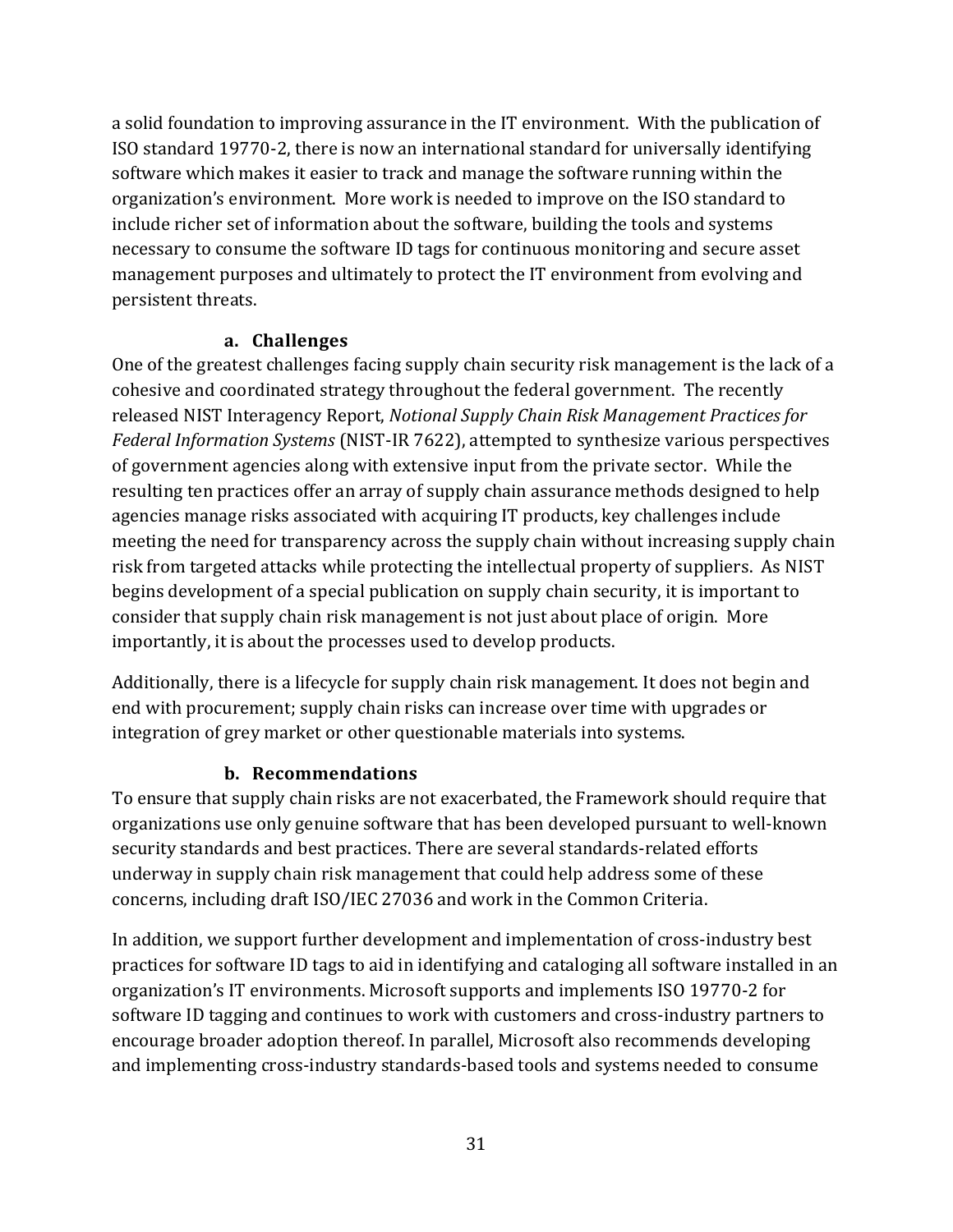and utilize the software ID tags for the continuous monitoring and supply chain risk management purposes.

## *iv. HARDWARE-BASED SECURITY AND TRUST MECHANISMS*

<span id="page-32-0"></span>There are some hardware-based aspects of cybersecurity that merit consideration in the process of developing the Framework.

Hardware-based security is the practice of securing the elements of the computer itself through the software that operates the machine itself, at its component level. There are a number of techniques and technologies developed for hardware-based security which can fundamentally improve assurance in a system and contribute to its resilience over time. These techniques and technologies are particularly effective at protecting systems when they are "booting up" and especially vulnerable to malicious code. Commonly known as the Basic Input/Output System (BIOS), this fundamental system firmware—computer code built into hardware—initializes the hardware when a user switches on the computer before starting the operating system. NIST's recently published *BIOS Protection Guidelines* (NIST SP 800-147)<sup>32</sup> provides information that NCI, CI, and CIGR owners and operators can use to better secure the earliest stages of the computer boot process. The specification is also intended to help systems remain resilient over time because only updates from the actual system manufacturer can be installed to update the BIOS.

In addition, the "Secure Boot" 33 process and the Trusted Platform Module (TPM)<sup>34</sup> play an important role in reducing fundamental risks. For example, Secure Boot defines a standardized way for BIOS code to authenticate later boot components, ensures compliance with a security policy, and provides mechanisms for system manufacturers and operating system vendors to maintain the security policy over time. In addition, the TPM measures boot components in a way that cannot be altered by software running on the main computer. This measurement process enables a platform owner to understand if untrusted software was detected in the boot process. Additionally, TPMs also provide other benefits that can reduce the severity of a malware infection.

## **a. Challenges**

 $\overline{a}$ 

<span id="page-32-1"></span>From a Framework perspective, hardware-based security can also present challenges. Most importantly, security problems in the hardware are not always fixed with software updates. For example, installing a new operating system doesn't always remove BIOS malware so the initial system BIOS needs special protections to prevent malware infections by implementing a secure BIOS update process. In addition, malware present early in the

<sup>34</sup> [http://www.trustedcomputinggroup.org/developers/trusted\\_platform\\_module/specifications](http://www.trustedcomputinggroup.org/developers/trusted_platform_module/specifications)  http://www.trustedcomputinggroup.org/developers/trusted\_platform\_module/specifications

<sup>32</sup> http://csrc.nist.gov/publications/nistpubs/800-147/NIST-SP800-147-April2011.pdf. <sup>33</sup> The Unified Extensible Firmware Interface (UEFI) Version 2.3.1[\(http://www.uefi.org/specs/\)](http://www.uefi.org/specs/), *see*  http://www.uefi.org/specs/.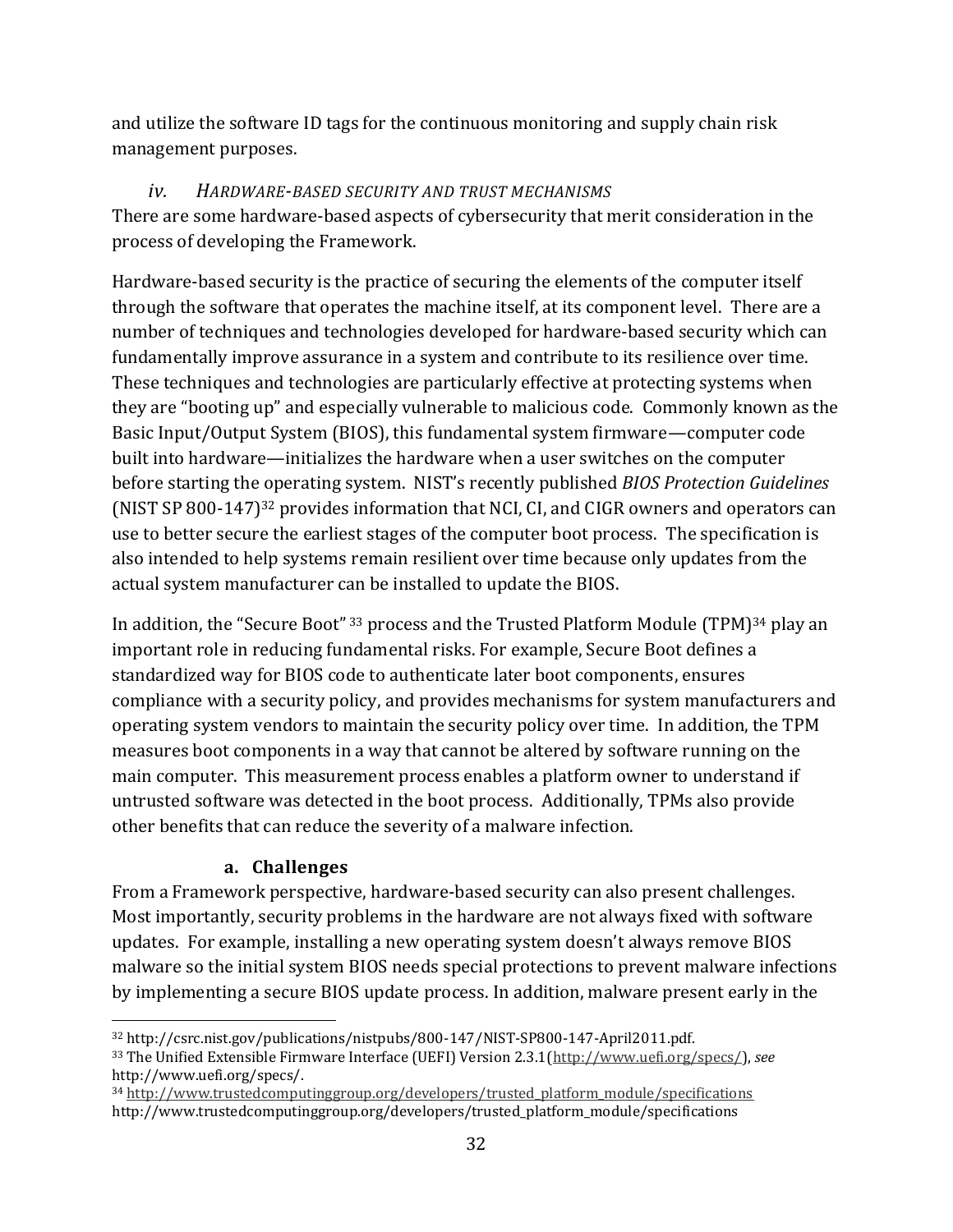boot process may be hard to detect; software components (early boot components and operating system loaders) that record measurements in TPMs offer a solution if system owners know measurements of code they trust. It is also important to identify the experts needed to develop hardware-level security support and best practices, as this area is particularly complex.

## **b. Recommendations**

<span id="page-33-0"></span>Emerging practices, such as those described in NIST SP800-147, may be important for NIST to consider in its Framework development process. While technical requirements are not appropriate for the Framework, the Framework should acknowledge the importance of hardware-based technologies and the various guidelines that can help reduce risk.

## *v. STANDARDS-BASED CLOUD INFRASTRUCTURE AND DEPLOYMENT*

<span id="page-33-1"></span>Some CI or NCI entities that use cloud services will have questions about how to address cybersecurity risks in the cloud environment. Microsoft operates a risk management program for its cloud services that is compliant with and audited against a number of international and industry standards including ISO/IEC 27001:2005, SSAE 16/ISAE 3402 SOC 1, AT 101 SOC 2, and PCI DSS v 2.0. In addition, our Federal Information Security Management Act <sup>35</sup> (FISMA) program follows the NIST Risk Management Framework, which incorporates the following:

• Categorization as prescribed by FIPS 199

 $\overline{a}$ 

- Security control selection according to NIST Special Publication 800-53
- Implementation according to relevant NIST special publications
- Assessment according to NIST Special Publication 800-53A
- Authorization and monitoring according to NIST Special Publication 800-37 Revision 1

In the context of online services, an important addition to the Framework would be a clear articulation that cybersecurity in the cloud can be assessed and managed through standards and application of best practices and security controls. In certain instances, the ability to rely on the standards and attestations of cloud service providers will provide higher security than NCI or even certain CI entities may be applying currently.

In thinking about the fundamental processes for reducing risk and improving cybersecurity, the Framework should also consider that prescriptive mandates for specific practices, tooling, or country-specific standards often inadvertently increase costs for government and industry without actually reducing risk. Furthermore, such mandates can stifle the innovation necessary to counter existing and emerging threats. For example, it is not atypical for companies to update their secure development process – static analysis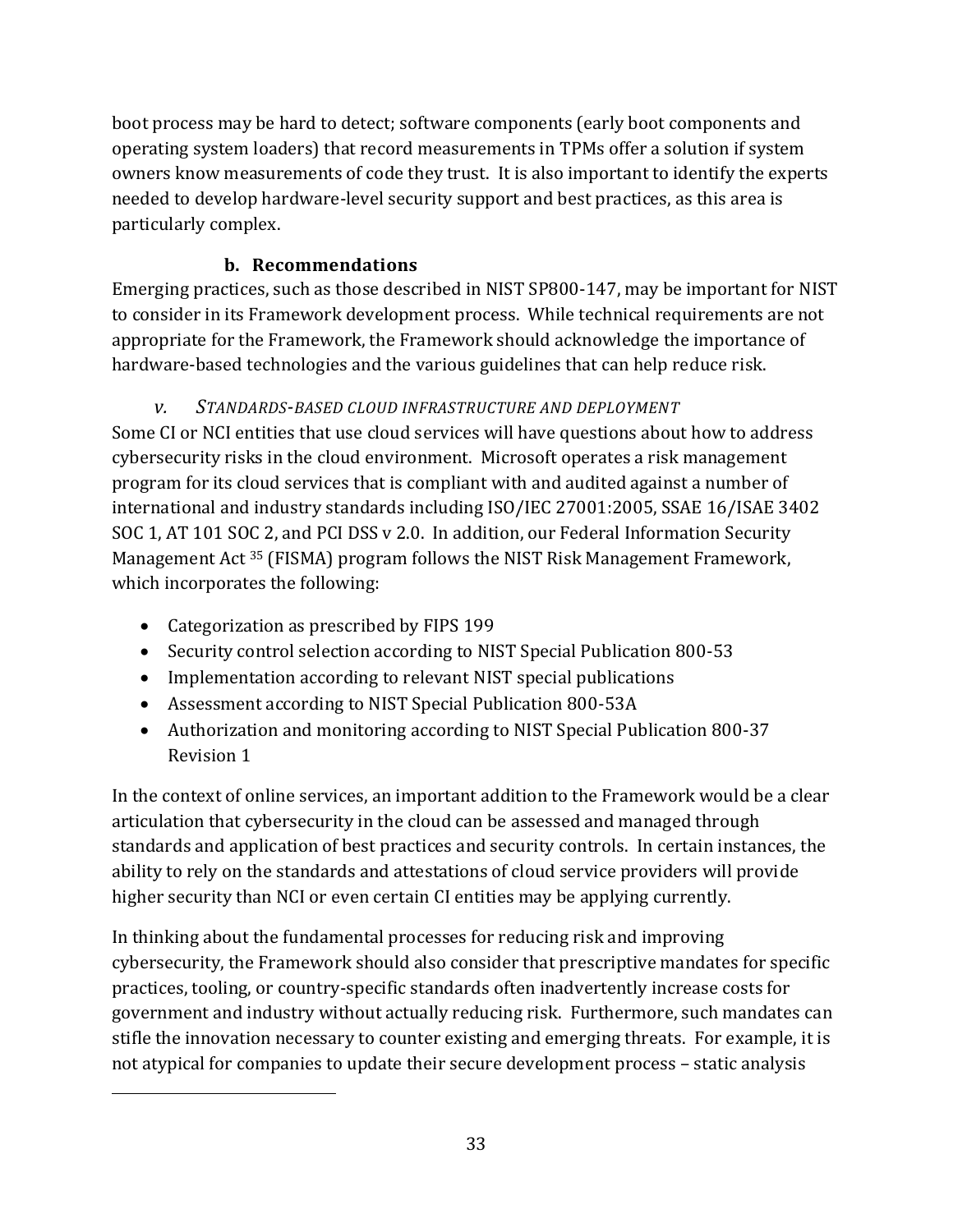tuning and extensions, coding standards, and other requirements – once or twice a year. Government-mandated tools and standards simply could not keep up with that pace. Better assurance is delivered through a comprehensive development process that can evolve and adapt.

## *vi. RECOMMENDATIONS*

<span id="page-34-0"></span>The Framework can help address some of the foundational risks in cybersecurity by determining principles that (1) ensure the secure development of software and services, (2) establish supply chain security risk management practices, and (3) enhance the adoption of cloud computing through reliance on international standards. Accordingly, Microsoft recommends that the Framework include a discussion of software assurance and integrity, adopt ISO/IEC 27034-1 and draft ISO/IEC 27036 as standards, and provide language that helps CI and CIGR owners and operators, and their vendors, understand the software security development policies and practices and how those affect cybersecurity risks. Specifically, the Framework should emphasize the risks to the global supply chain of IT products as well as to innovation associated with blacklisting of specific products or services, and should recognize the importance of applying standards (including ISO/IEC 270001, SSAE 16/ISAE 3402, and PCI DDD v2.0) to cloud services.

### <span id="page-34-1"></span>**III. CONCLUSION**

The establishment of the Framework for the critical infrastructure of the United States is no small task. Critical infrastructures and leading enterprises are in the news every day, falling victim to attack from determined adversaries who are intent on stealing intellectual property or other valuable information from those companies. Despite aggressive security measures and the application of best practices, compromises continue to occur.

International standards provide the foundation for practitioners to improve critical infrastructure cybersecurity, but standards are only one part of the solution. Application of international standards requires skilled personnel with the capability to develop practices that can fill gaps where standards lack necessary detail, may be redundant or inconsistent, or lack agility and scalability. In Microsoft's experience, recruiting and retaining personnel with these talents requires a culture that is centered on an iterative process of continuous improvement, not compliance and checklists. The Framework would be well-served by encouraging a similar culture.

We believe that a Framework based on six foundational principles can promote a culture of continuous improvement: (1) Risk-based, (2) Outcome-focused, (3) Prioritized, (4) Practicable, (5) Respectful of privacy and civil liberties, and (6) Globally relevant. With these principles as the foundation of the Framework, NIST will be able to develop the twin aims of risk assessment and risk mitigation at the national level. Moreover, NIST can draw